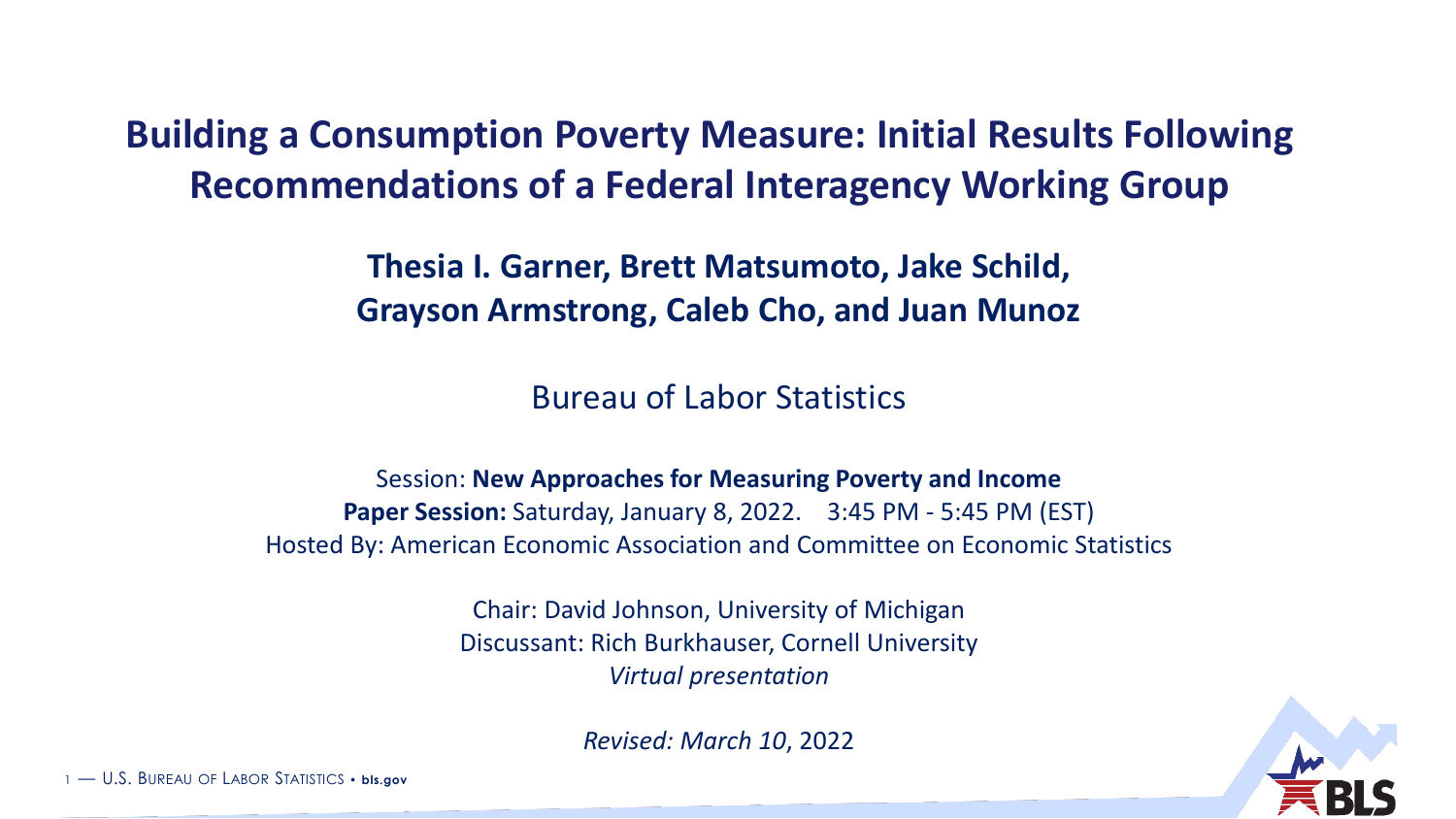# **Motivation and Goal**

#### **Motivation**

- ▶ Bureau of Labor Statistics long term interest in producing a consumption measure
- ▶ Interagency Working Group (ITWG) on Evaluating Alternative Poverty Measures Recommendations
	- Production of a consumption measure of poverty
	- –Not to replace OPM or SPM but to serve as an additional measure

#### ■ Goal

2 — U.S. BUREAU OF LABOR STATISTICS • **bls.gov**

- $\triangleright$  To go through the process of producing a consumption measure with what is currently available to us at BLS
- Provide initial results of poverty analysis based on various measures of spending and consumption using both relative and absolute thresholds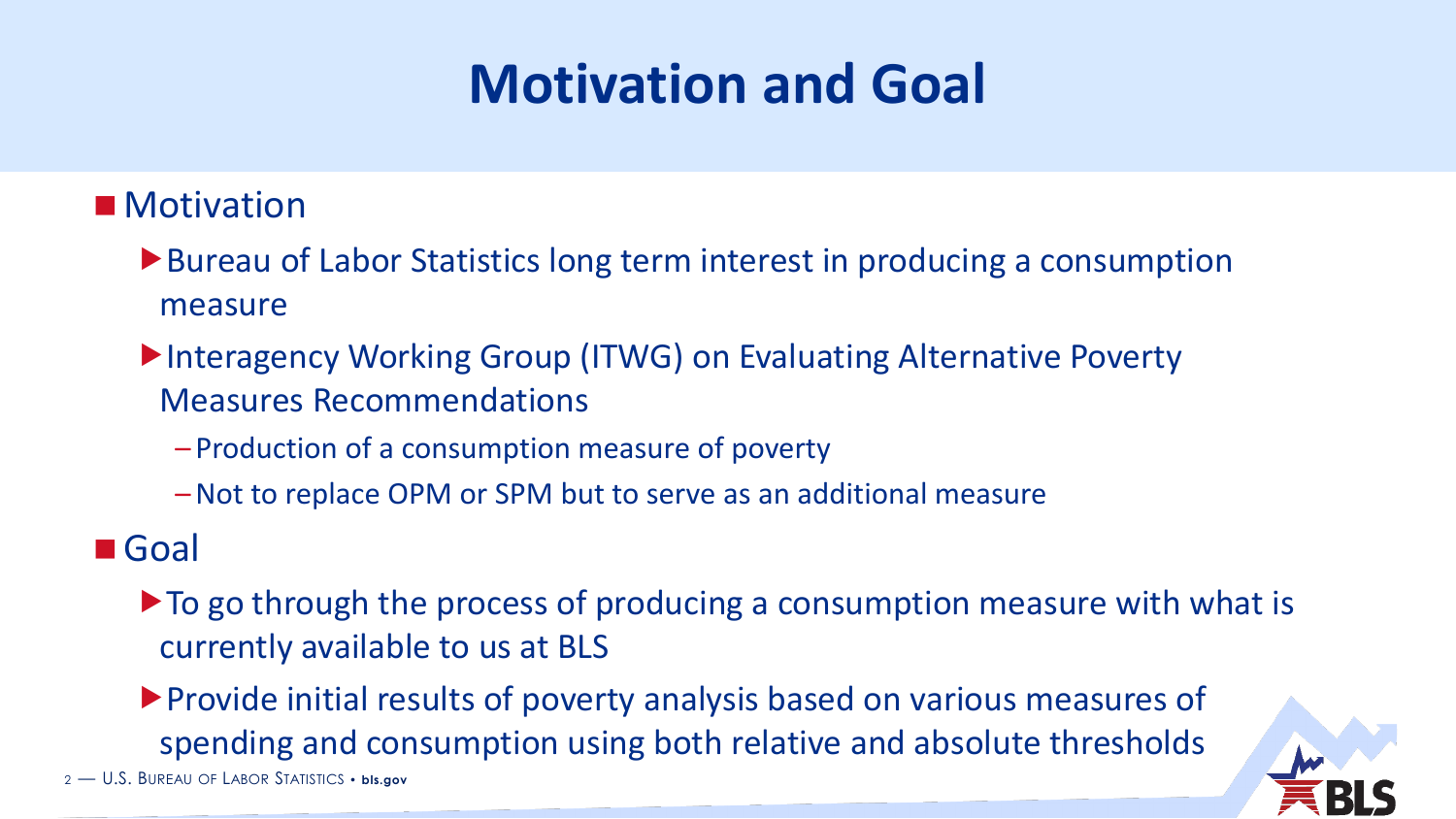# **Consumption as a Well-being Outcome: A Function of Resources and Processes**

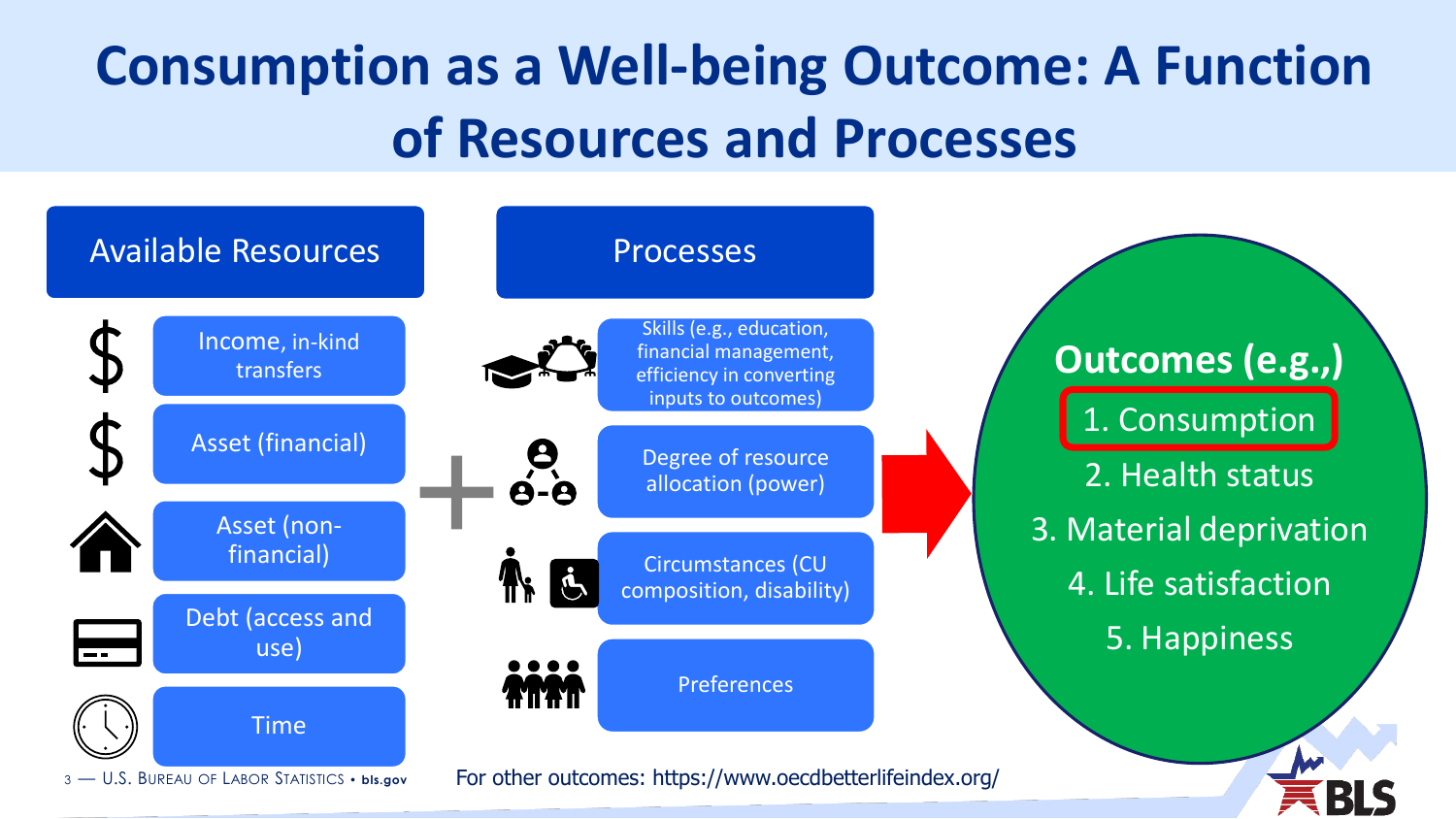# **New BLS Initiative to Produce a Comprehensive Consumption Measure**

- Designed to reflect how consumer units (CUs) use resources (e.g., income, wealth, time, in-kind benefits) to meet their consumption/material "needs"
- Key data sources: Consumer Expenditure Surveys and American Time Use Survey
- In-house research: imputation of government provided in-kind benefits and flow of services from stock of owned vehicles
- Outside research: contract on valuing home production for own consumption

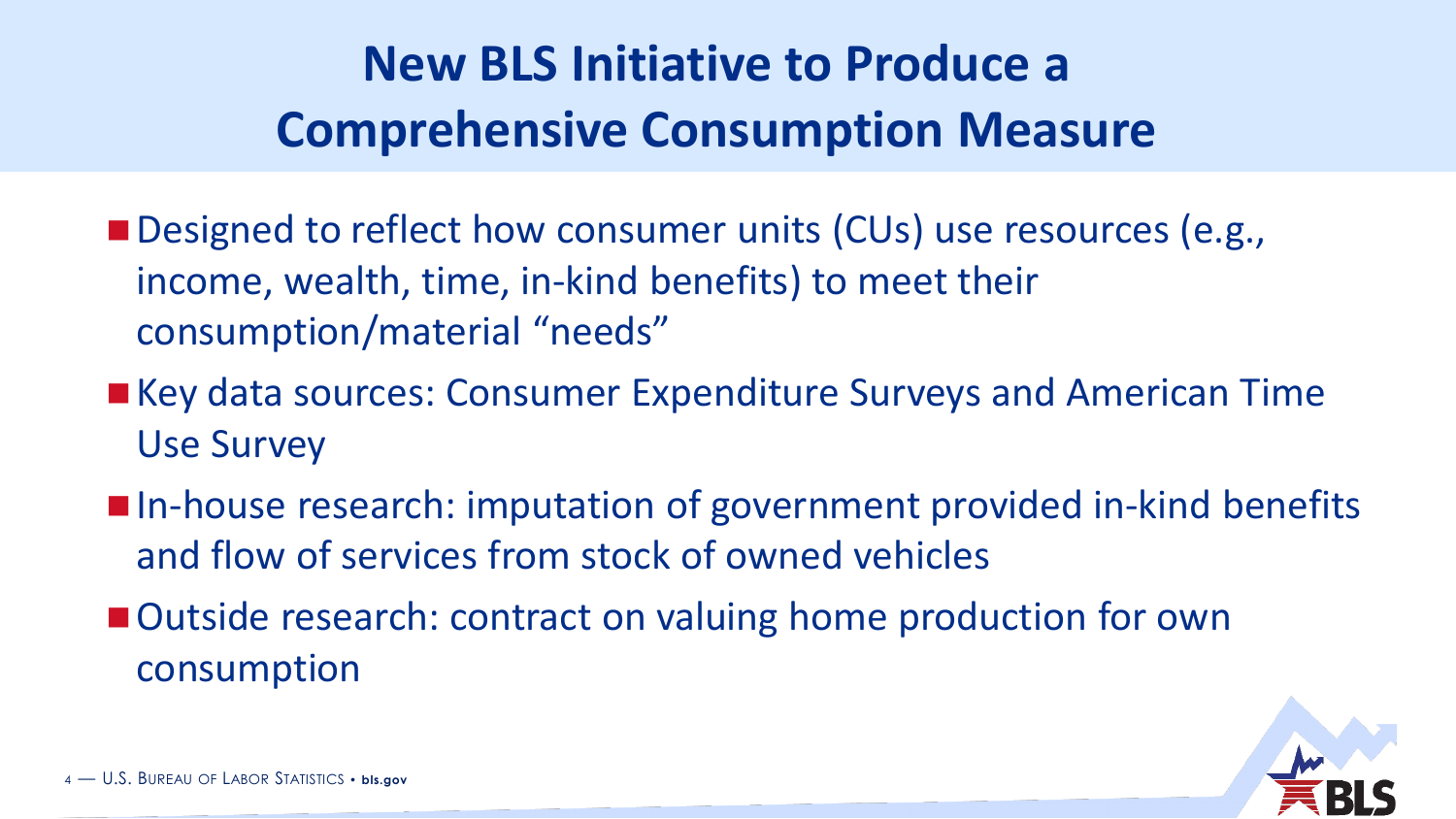## **BLS Comprehensive Consumption Measure Target**

**Expenditures** for own consumption In-kind benefits **LIHEAP** public and **RENTAL HOUSING ASSISTANCE Housing Choice** 















5 — U.S. BUREAU OF LABOR STATISTICS • **bls.gov**

[T](https://www.counterview.net/2020/08/new-education-policy-promoting-sanskrit.html)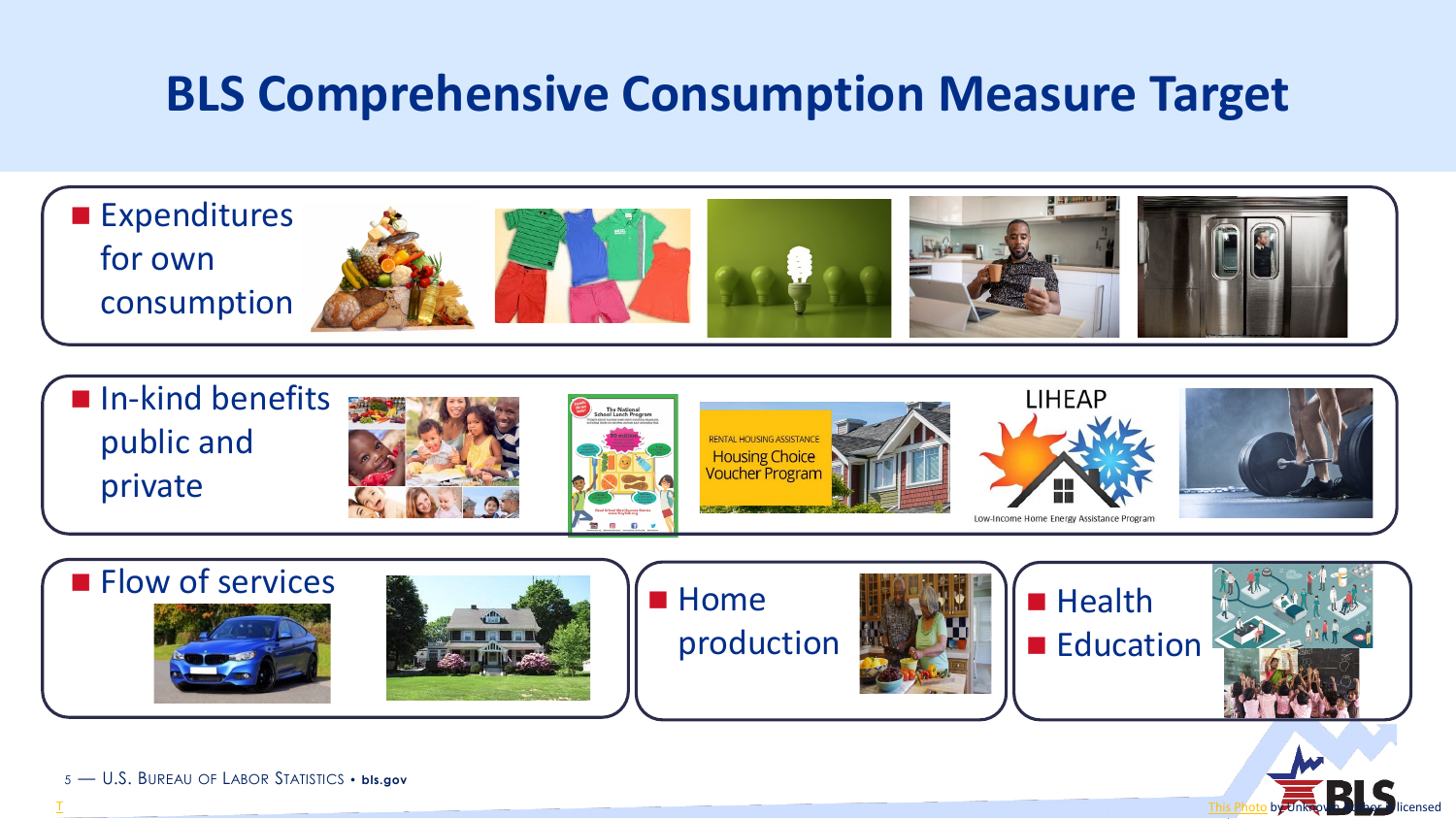# **ITWG Recommendation: What to Include in Consumption**

**Expenditures** for own consumption















- **Measure with**
- Measure without



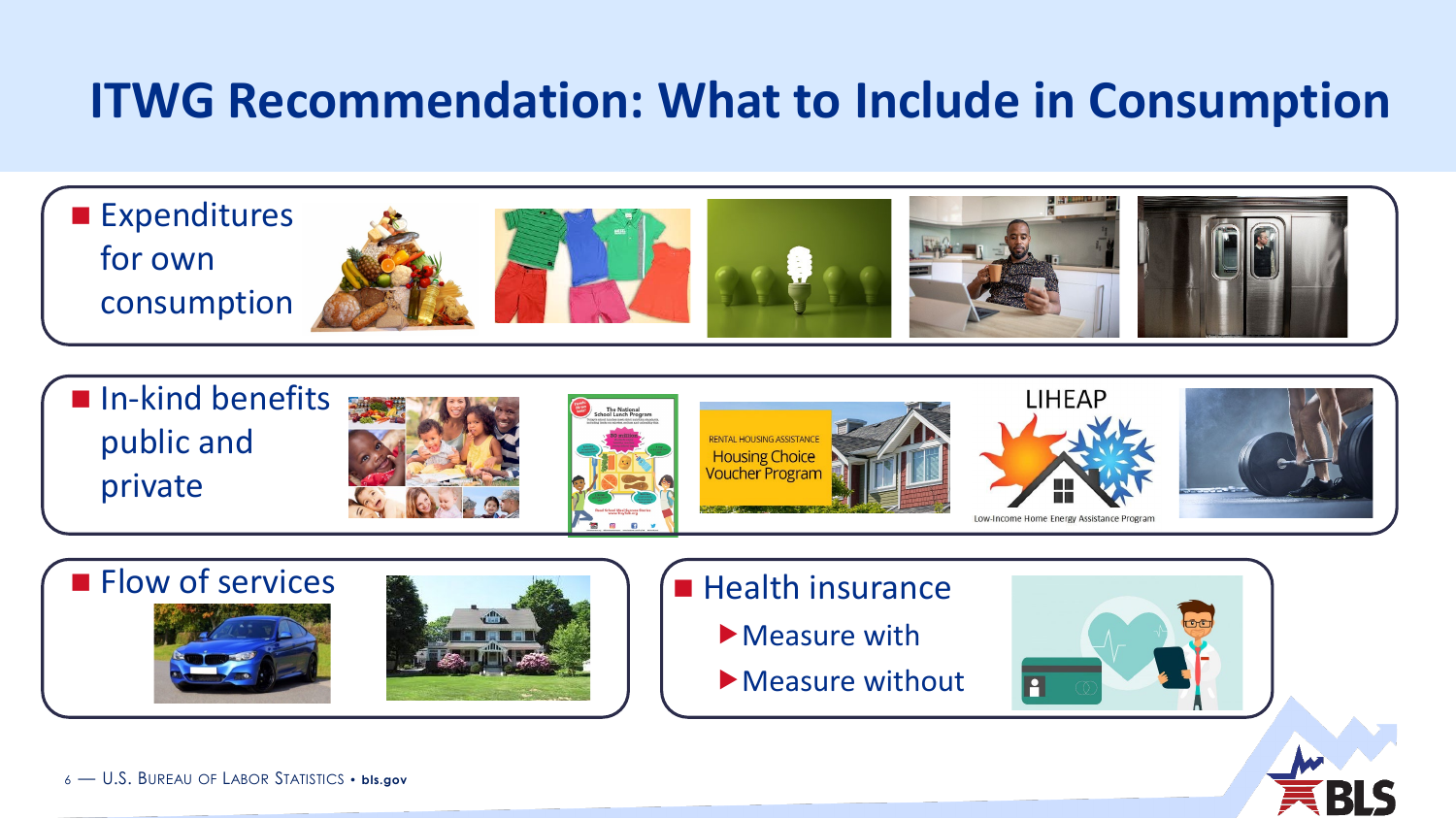# **Other ITWG Recommendations for Consumption Poverty Measure and BLS**

- Engage with stakeholders and other experts throughout development
- Two measures
	- Without health insurance
	- With health insurance
- What source?
	- Consumer Expenditure Survey Interview
	- ▶ Use administrative data when available, modeling otherwise
- Who is to produce/ where to produce? Bureau of Labor Statistics (*with funding*)
- When? as soon as possible
- How often? annually
- **At what level? State**
- Additional charge for BLS: to conduct a study of price indexes appropriate for use in updating

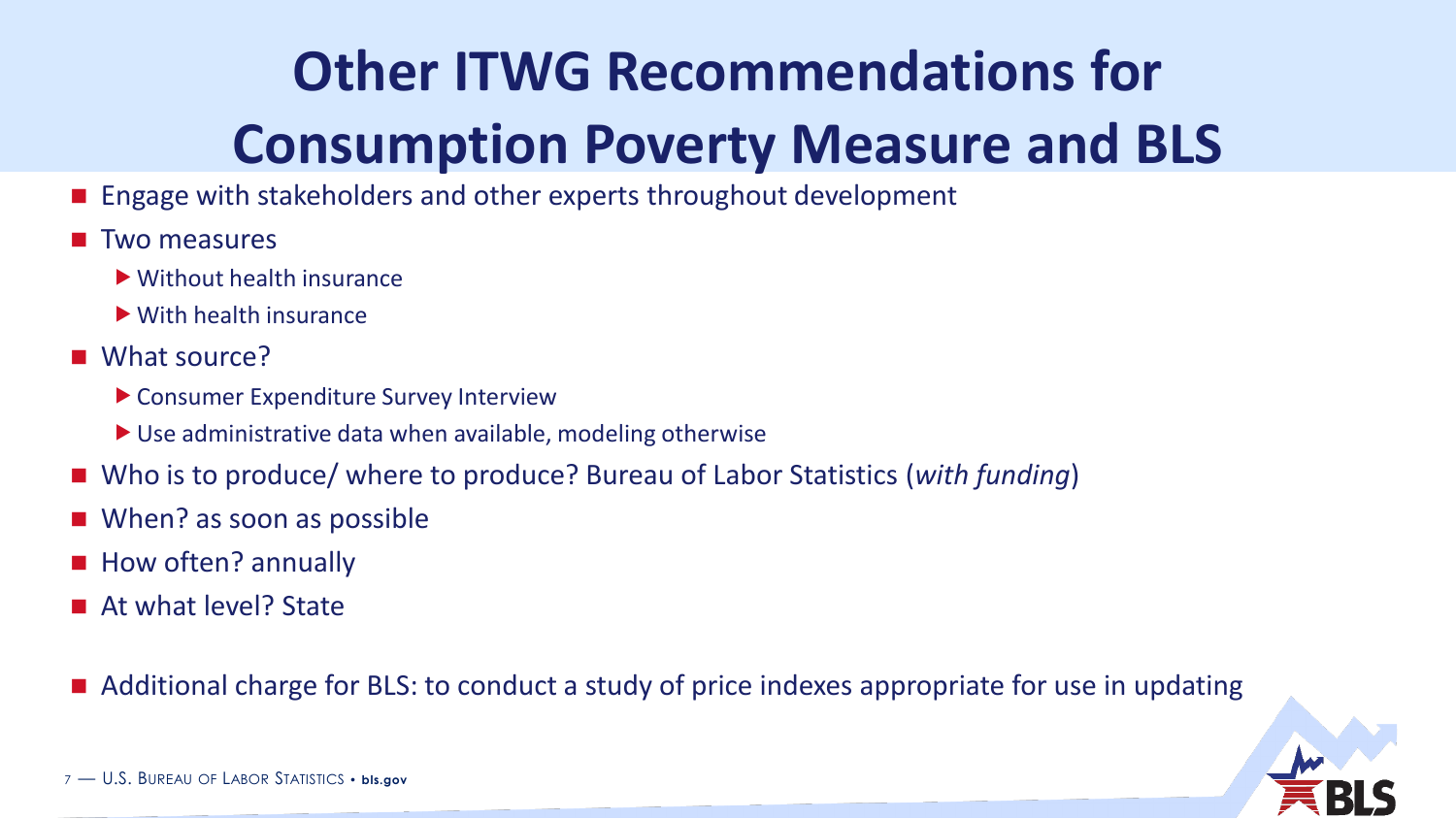# **ITWG Discussions Related to Poverty Measurement but No Specific Recommendations**

- **n** Determine how best to set the threshold based on research as well as input from stakeholders and experts
- Conduct a study of price index appropriate for use in updating thresholds
- Consult experts on whether and, if so, how to implement geographic adjustment
- Conduct a study that will provide a recommendation regarding which equivalence scales are most appropriate

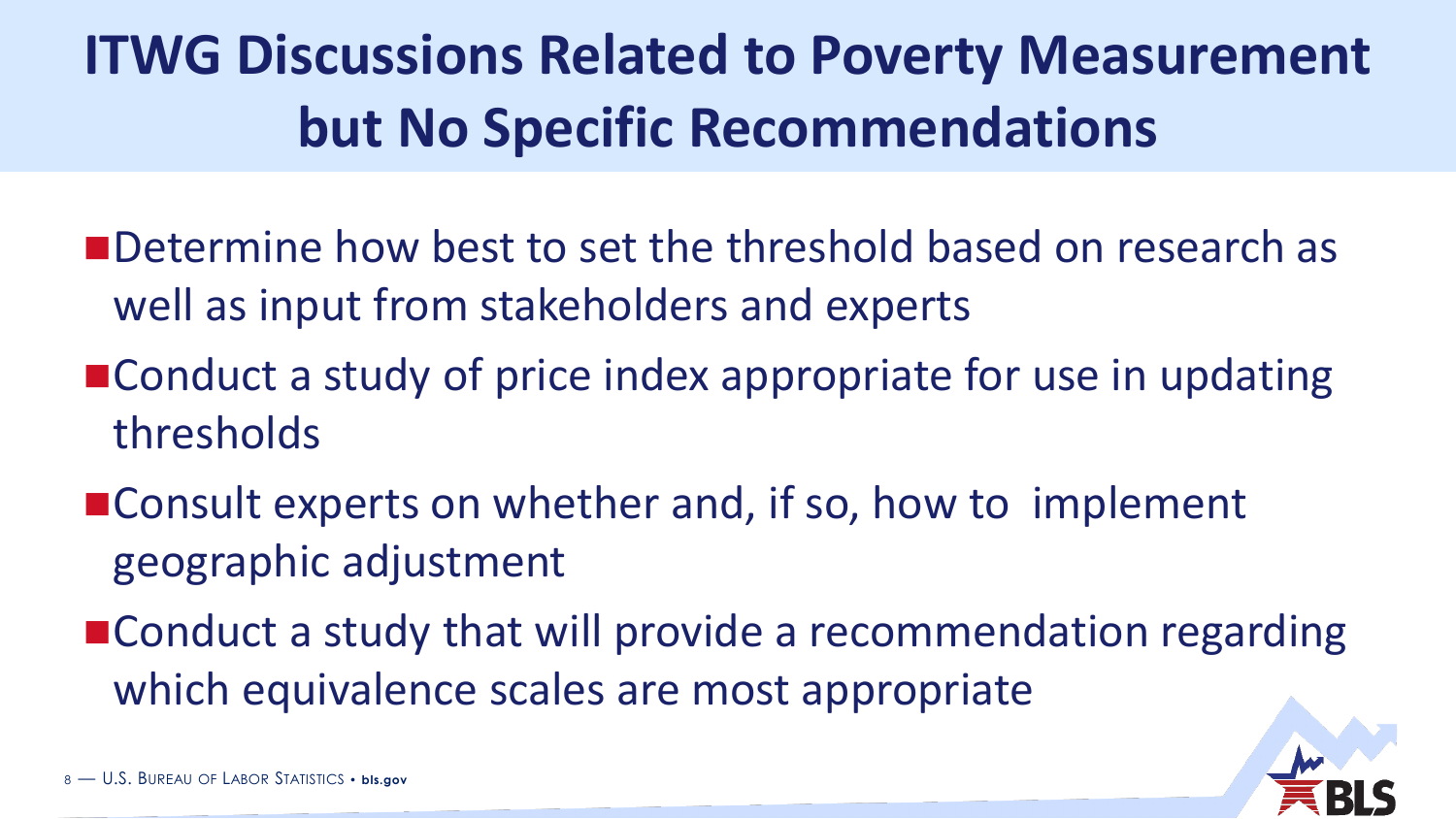# **This Study: Data Sources**

#### **CE Data: 2015Q2-2021Q1**

- Quarterly out-of-pocket spending (acquisitions value) with the exception of the following:
	- Owner-occupied housing
	- $\blacktriangleright$  Purchase and financing of vehicles
	- Cash contributions, purchases of life and other personal insurance, allocations to retirement plans, pensions, annuities, Social Security
- **Reported rental equivalence (owned housing)**
- Cars and trucks: make, model, year & new or used
- Rental unit: public housing, govt assist, rent control
- Consumer unit demographic variables

*NOTE: Data collected in each of 4 quarters representative* $\blacksquare$  **- Average infant formula rebate per infant** *of a year (e.g., data collected in 2015Q2-2016Q1 represents 2015)*

9 — U.S. BUREAU OF LABOR STATISTICS • **bls.gov**

#### **Other**

- CPS-ASEC (reference: 2015-2020): household data regarding receipt of government provided in-kind benefits
	- ▶ Receipt of National School Lunch Program (NSLP) benefits
	- ▶ Receipt of Supplementary Nutrition Program for Women, Infants, and Children (WIC) benefits
	- ▶ Amount of Low-Income Home Energy Assistance Program (LIHEAP) benefits
- USDA:
	- NSLP per meal rate
	- WIC benefit
		- Average monetary benefit per person
		-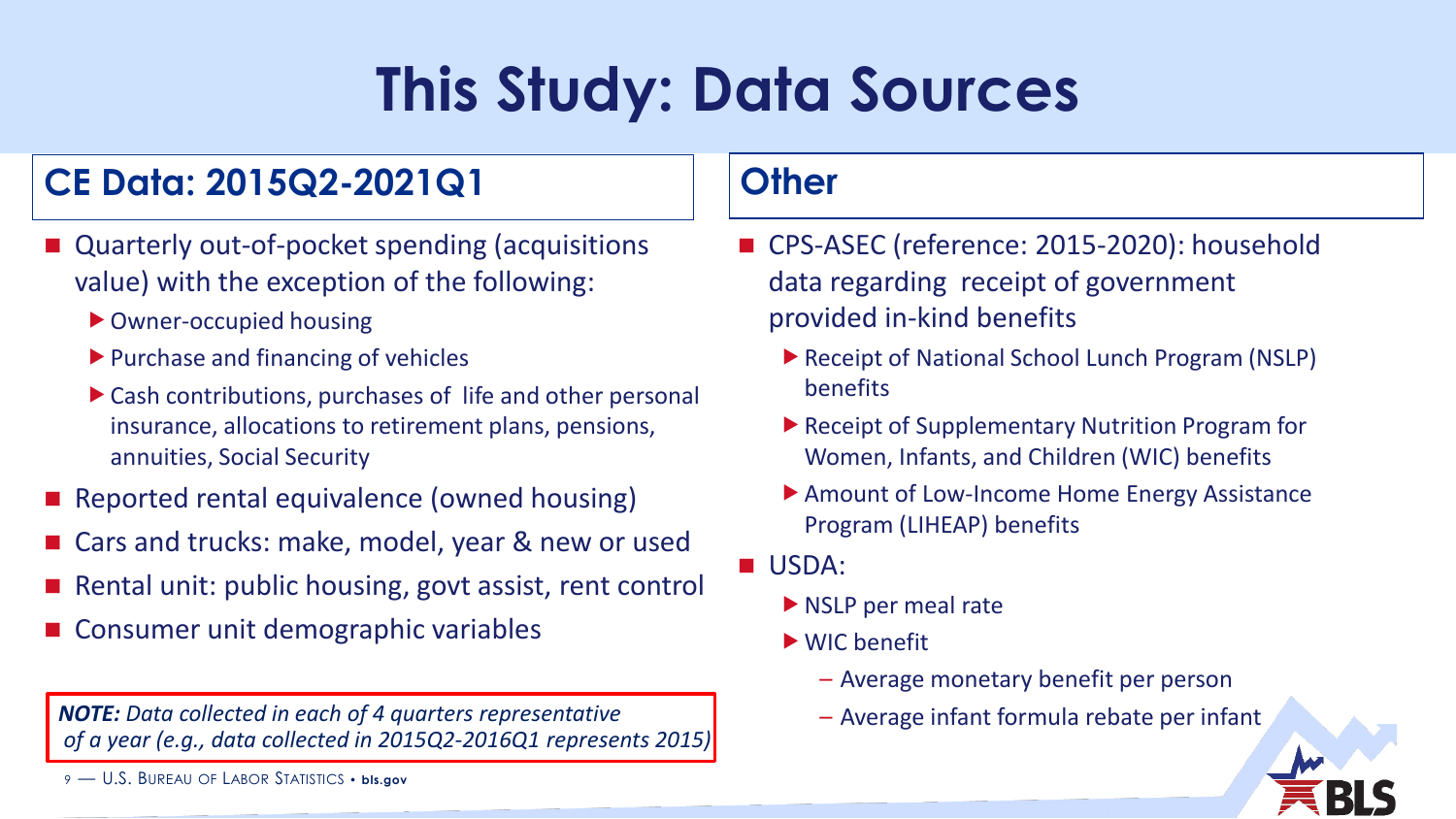# **This Study: Measures Considered**

- Spending/Consumption (for previous 3 months, quarterly; details at end of slides)
	- ▶ Total expenditures as defined by CE (ZTOTAL, with miscellaneous from only last scheduled interview ZMISCEL2=0))
	- Subtract cash contributions, purchase of life insurance, allocations to pensions, annuities, Social Security, etc. (Spending\_consump)
	- Subtract expenditures for primary dwelling and vacation homes; add rental equivalence of primary dwelling (Consumption\_1)
	- Subtract expenditures for health and education; add rental equivalence of vacation home not available for rent (Consumption\_2)
	- ▶ Add model-based imputed flow of services from cars and trucks (Consumption 3)
	- Add model-based imputed in-kind benefits (Consumption 4)
		- LIHEAP
		- NSLP
		- WIC (assume WIC monetary benefit already in food expenditures for CUs in states with WIC Electronic Benefit Transfer(EBT) implementation; includes value of infant rebates)
		- Rental assistance (if renter and GOVTCOST=1 or PUBLHOUS =1 or RENTCONT=1)

■ NOTE: Poverty rates and gaps are based on nominal dollars while medians for 2A+2C consumer units are converted to 2015 dollars using the Chained CPI-U (C-CPI-U)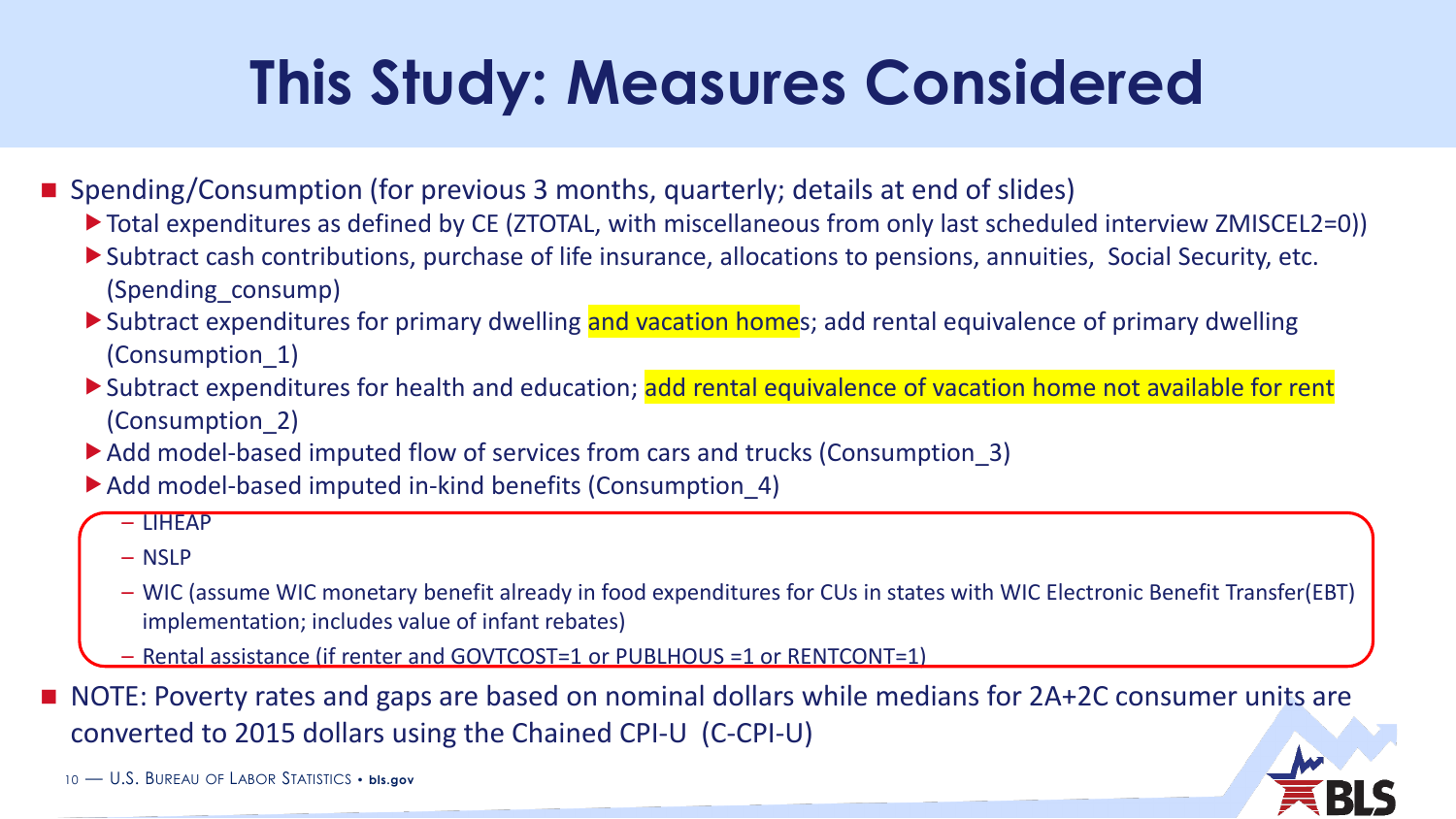# **Consumption Measure Construction Comparison**

|  | Consumtion_4                                                                                                                        | <b>Meyer and Sullivan (2012)</b>                                                                                                              | Fisher, Johnson, and Smeeding (2015)                                                                                                                                           |
|--|-------------------------------------------------------------------------------------------------------------------------------------|-----------------------------------------------------------------------------------------------------------------------------------------------|--------------------------------------------------------------------------------------------------------------------------------------------------------------------------------|
|  | Total Expenditures as measured by CE<br>Base (ZTOTAL; does not include miscellaneous<br>collected only in last scheduled interview) | Total Expenditures as defined in PUMD<br>(TOTEXPCQ+TOTEXPCQ; does not include<br>miscellaneous collected only in last scheduled<br>interview) | Total Outlays (Total expenditures in CE plus:<br>mortgage/home equity principal payments;<br>adjustment for vehicles and entertainment to<br>out-of-pocket; all miscellaneous) |
|  | <b>Cash contributions</b>                                                                                                           | <b>Cash contributions</b>                                                                                                                     | <b>Cash contributions</b>                                                                                                                                                      |
|  | Life, endowment, annuities, other personal<br>insurance, Social Security contributions                                              | Life, endowment, annuities, other personal<br>insurance, Social Security contributions                                                        | Life, endowment, annuities, other personal<br>insurance, Social Security contributions                                                                                         |
|  | Retirement, pensions, and social security                                                                                           | Retirement, pensions, and social security                                                                                                     | Retirement, pensions, and social security                                                                                                                                      |
|  | Owner expenses for primary residence and<br>vacation home                                                                           | Owner expenses for primary residence                                                                                                          | For owners, all shelter expenses for primary<br>residence, vacation homes and other lodging,<br>mortgage/home equity and finance charges and<br>principal payment              |
|  | Purchases of stoves, refrigerator/freezer,<br>Subtract dishwasher, clothing washer or dryer, AC<br>window units                     |                                                                                                                                               |                                                                                                                                                                                |
|  | <b>Healthcare expenditures</b>                                                                                                      | <b>Healthcare expenditures</b>                                                                                                                |                                                                                                                                                                                |
|  | <b>Education expenditures</b>                                                                                                       | <b>Education expenditures</b>                                                                                                                 |                                                                                                                                                                                |
|  | Housing while away at school                                                                                                        |                                                                                                                                               |                                                                                                                                                                                |
|  | Daycare centers, nursery, pre-school                                                                                                |                                                                                                                                               |                                                                                                                                                                                |
|  | All vehicle purchases                                                                                                               | Car and truck purchases                                                                                                                       | Car and truck purchases                                                                                                                                                        |
|  | All vehicle finance charges                                                                                                         | All vehicle finance charges                                                                                                                   | All vehicle finance charges                                                                                                                                                    |
|  | Motorized vehicles for entertainment                                                                                                |                                                                                                                                               |                                                                                                                                                                                |

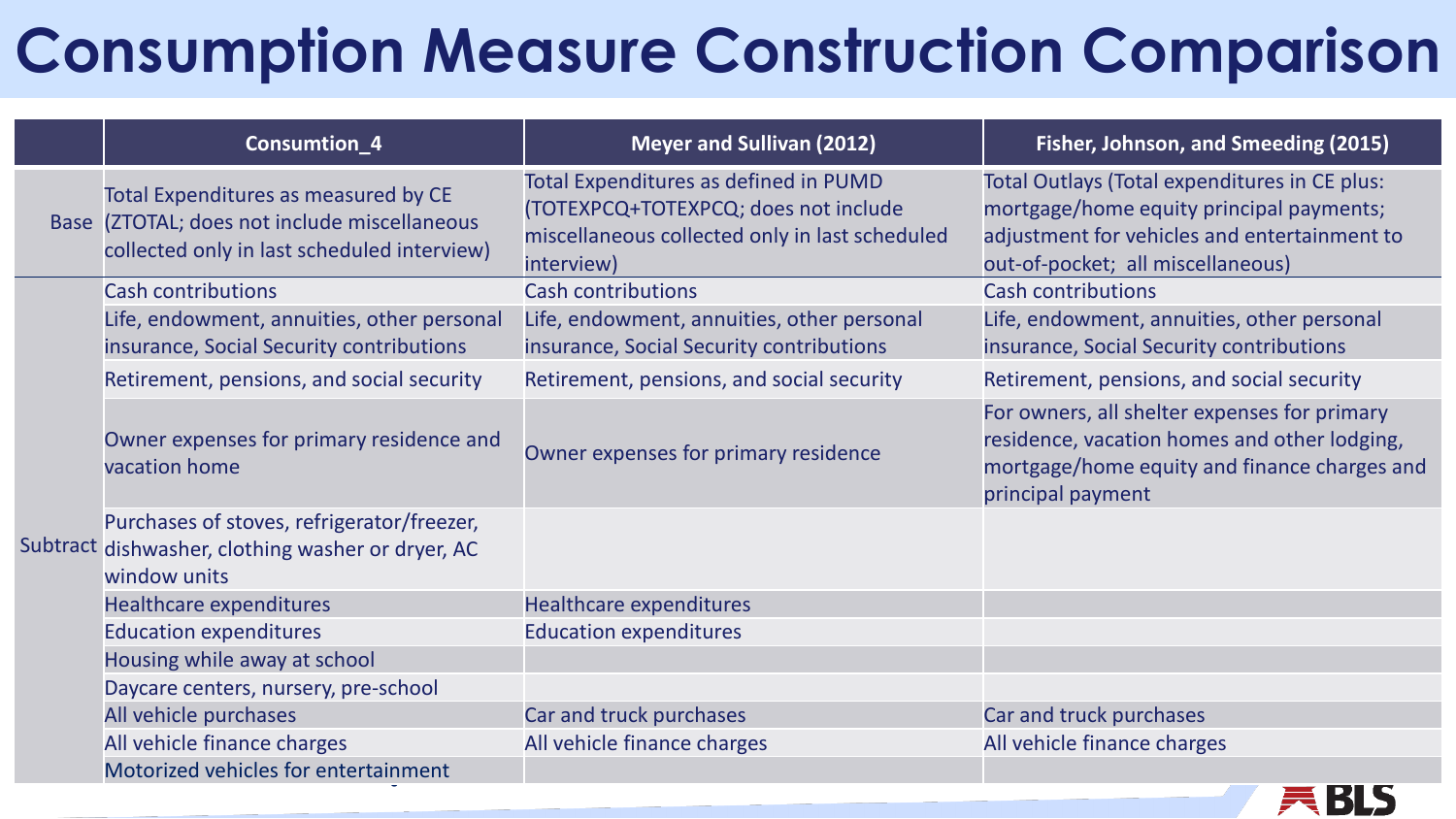# **Comparison of Consumption Measure Construction**

|     | Consumtion <sub>4</sub>                                                                                                                             | <b>Meyer and Sullivan (2012)</b>        | Fisher, Johnson, and Smeeding (2015)          |
|-----|-----------------------------------------------------------------------------------------------------------------------------------------------------|-----------------------------------------|-----------------------------------------------|
|     | Rental equivalence of primary residence                                                                                                             | Rental equivalence of primary residence | Rental equivalence of primary residence       |
| Add | Rental equivalence of vacation home not                                                                                                             |                                         |                                               |
|     | available for rent to others (not time shares)                                                                                                      |                                         |                                               |
|     | Imputed flow of services from cars and trucks imputed flow of services from all vehicles<br>(depreciation and opportunity cost) (depreciation only) |                                         | Imputed flow of services from cars and trucks |
|     | (depreciation and opportunity cost)                                                                                                                 |                                         | (depreciation and opportunity cost)           |
|     | Imputed In-kind transfers (LIHEAP, NSLP, WIC,                                                                                                       |                                         | government rental assistance for govtcost=1,  |
|     | government rental assistance for govtcost=1, Imputed rents for govtcost=1, publhous=1<br>publhous=1, rentcont=1)                                    |                                         | publhous=1                                    |

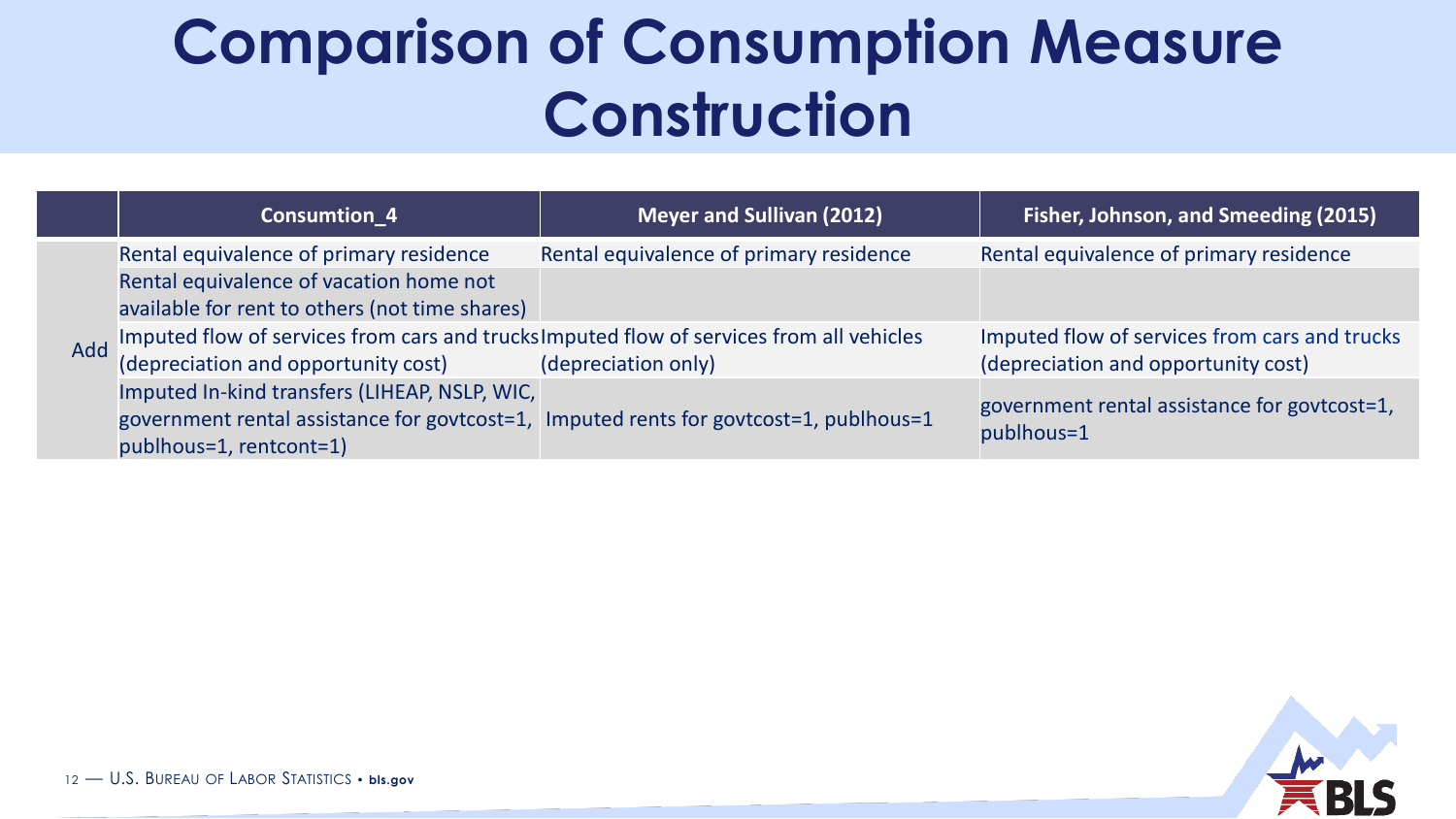# **This Study: Income Comparison Measure**

#### ■ CE defined after-tax income + study-based in-kind benefits

- Converted annual incomes to quarterly values for comparison to other measures
- In-kind benefits defined the same as for consumption measures for LIHEAP, NSLP, and rental assistance; WIC includes full WIC benefit (voucher and EBT) with infant formula rebate

#### ■ CE defined after-tax income\*

- Includes cash value of SNAP benefits
- $\blacktriangleright$  Includes the value of meals and rent as pay
- CE defined subtractions from before tax income to derive after-tax income
	- Imputed federal and state income taxes based on TAXSIM
	- **Personal property taxes**

\*See CE webpage for definition of income <https://stats.bls.gov/cex/csxgloss.htm#inc>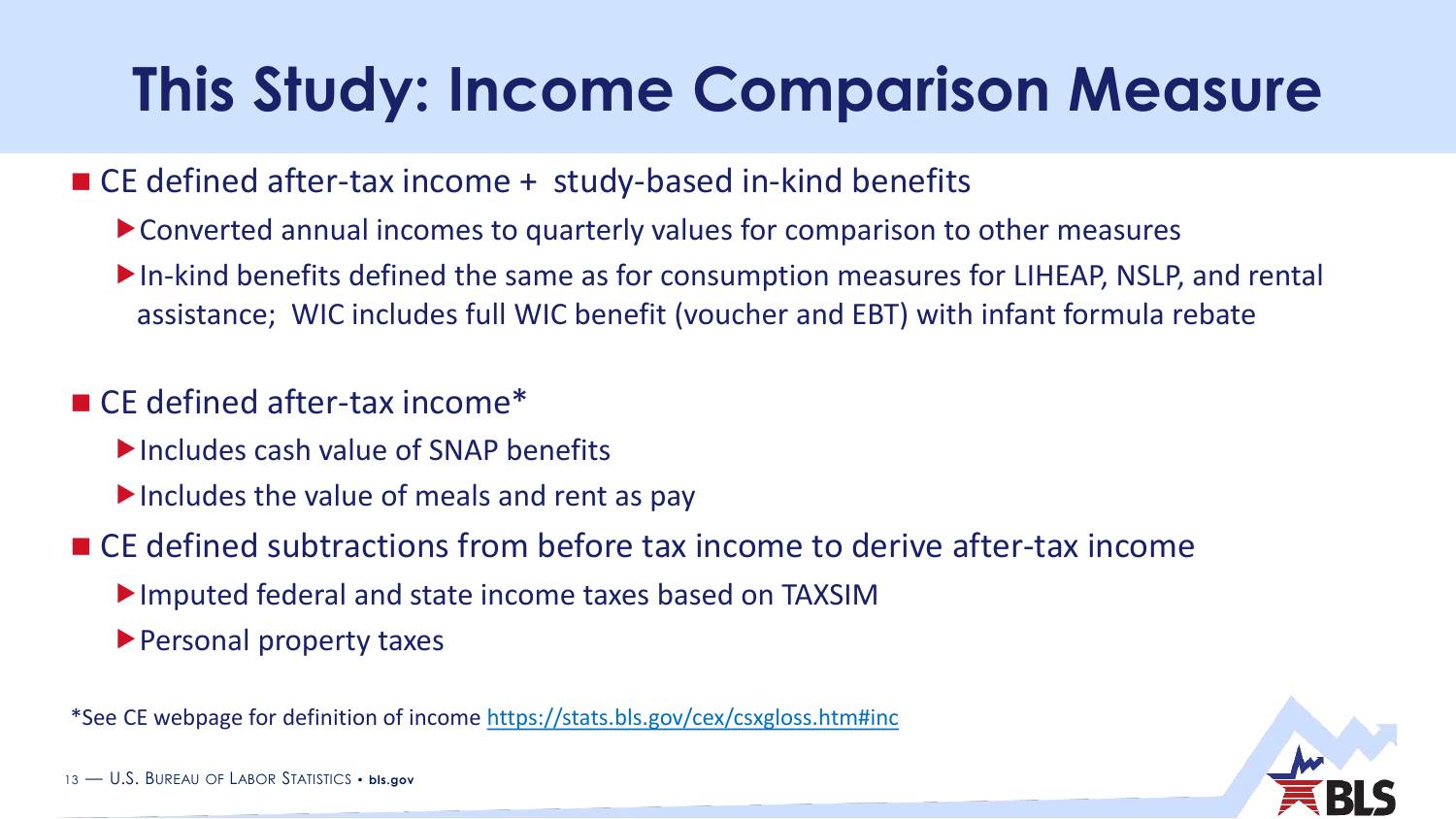# **This Study: Thresholds**

#### **Thresholds defined in 3 different ways**

- 1. Purely relative as 60% of median (i.e., threshold is a function of the same "resource")
- 2. Absolute thresholds for all measures anchored to the threshold for 2015 based on consumption\_4
- 3. Absolute thresholds for all measures set at values such that poverty rates for all measures anchored to be the same in 2015 as rate for consumption\_4 poor (i.e., 16.7% in 2015)
- Absolute thresholds adjusted by C-CPI-U for 2016-2020
- **Three-parameter equivalence scale**
- No geographic adjustment

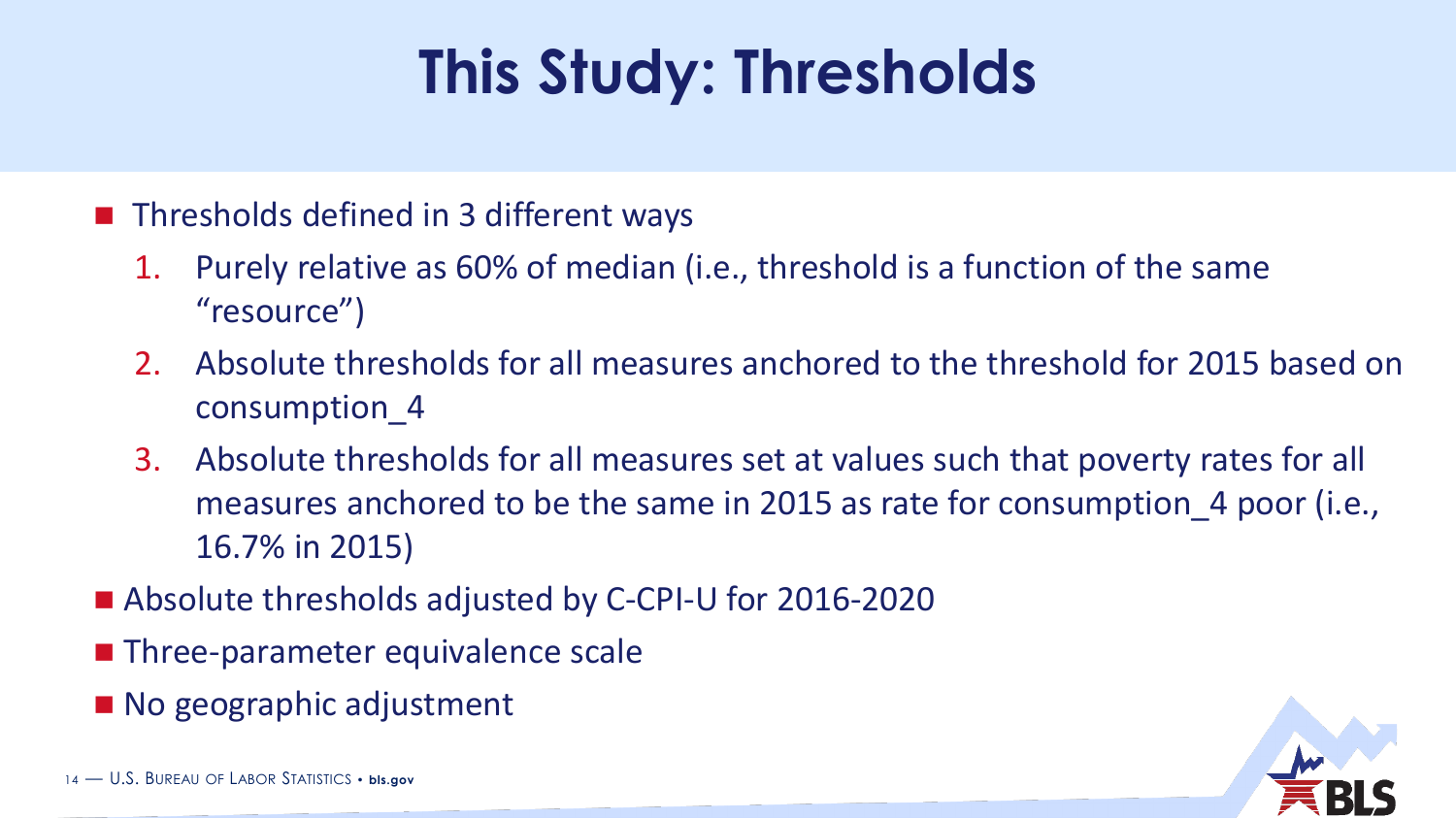# **Frequency Distribution of Quarterly Before Tax Income, After Tax Income, and Consumption\_4**



after tax income plus SNAP, NSLP, LIHEAP, and WIC benefits along with any rent subsidy. 0.1028% of before tax income observations, 0.1531% of after tax income observations, and 0.0000% of consumption 4 observations were negative.

15 — U.S. BURFAU OF LABO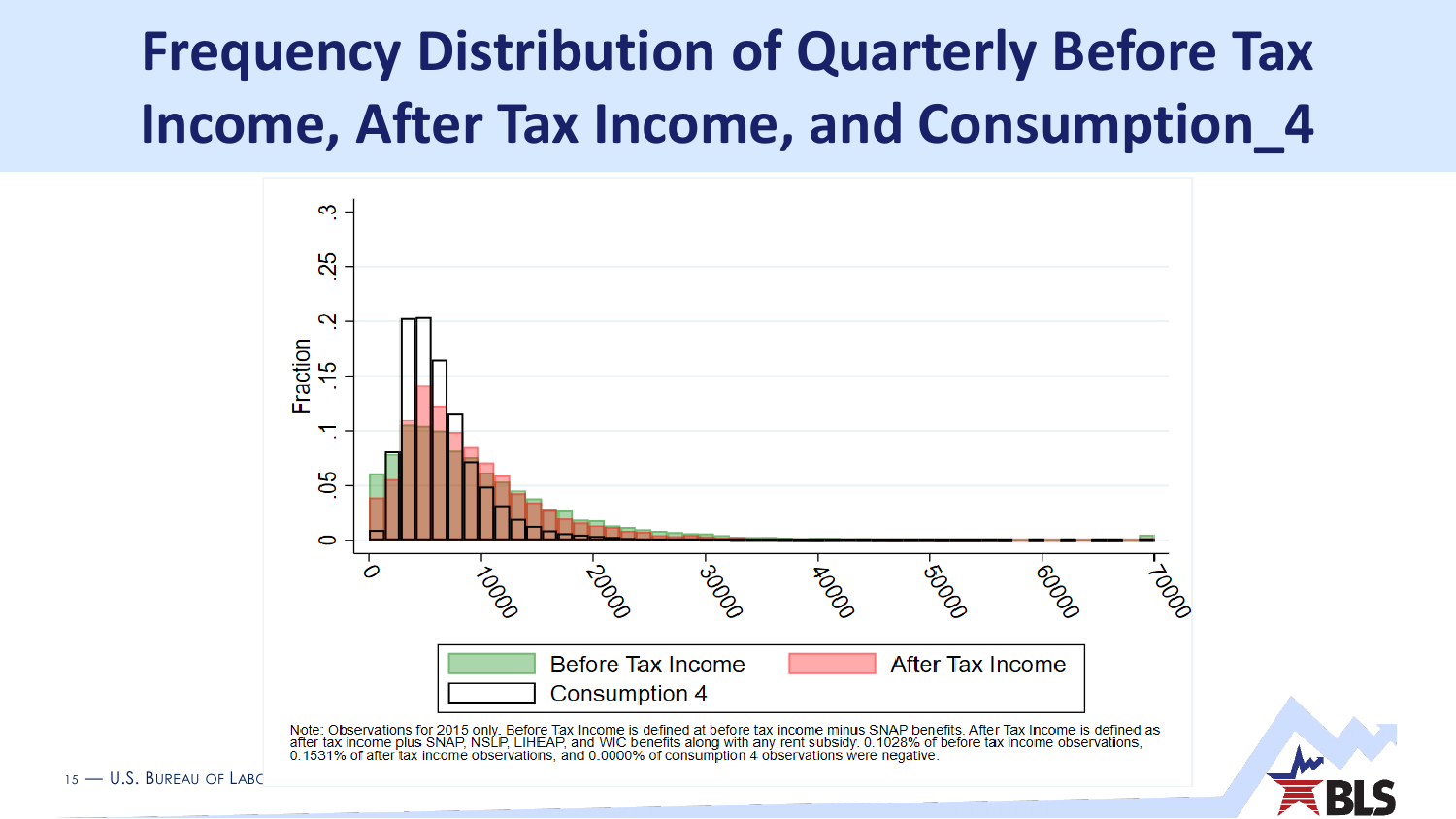# **Distribution Statistics of Quarterly Before Tax Income, After Tax Income, and Consumption\_4**

|                 | <b>Before Tax Income</b> | <b>After Tax Income</b> | Consumption_4 |
|-----------------|--------------------------|-------------------------|---------------|
| Mean            | 10,640.37                | 9,368.96                | 6,609.83      |
| Median          | 7,801.06                 | 7,434.40                | 5,616.23      |
| <b>SD</b>       | 11,364.74                | 8,183.7                 | 4,49.16       |
| <b>Skewness</b> | 5.27                     | 4.27                    | 4.98          |
| <b>Kurtosis</b> | 60.44                    | 50.86                   | 79.30         |



16 — U.S. BUREAU OF LABOR STATISTICS • **bls.gov**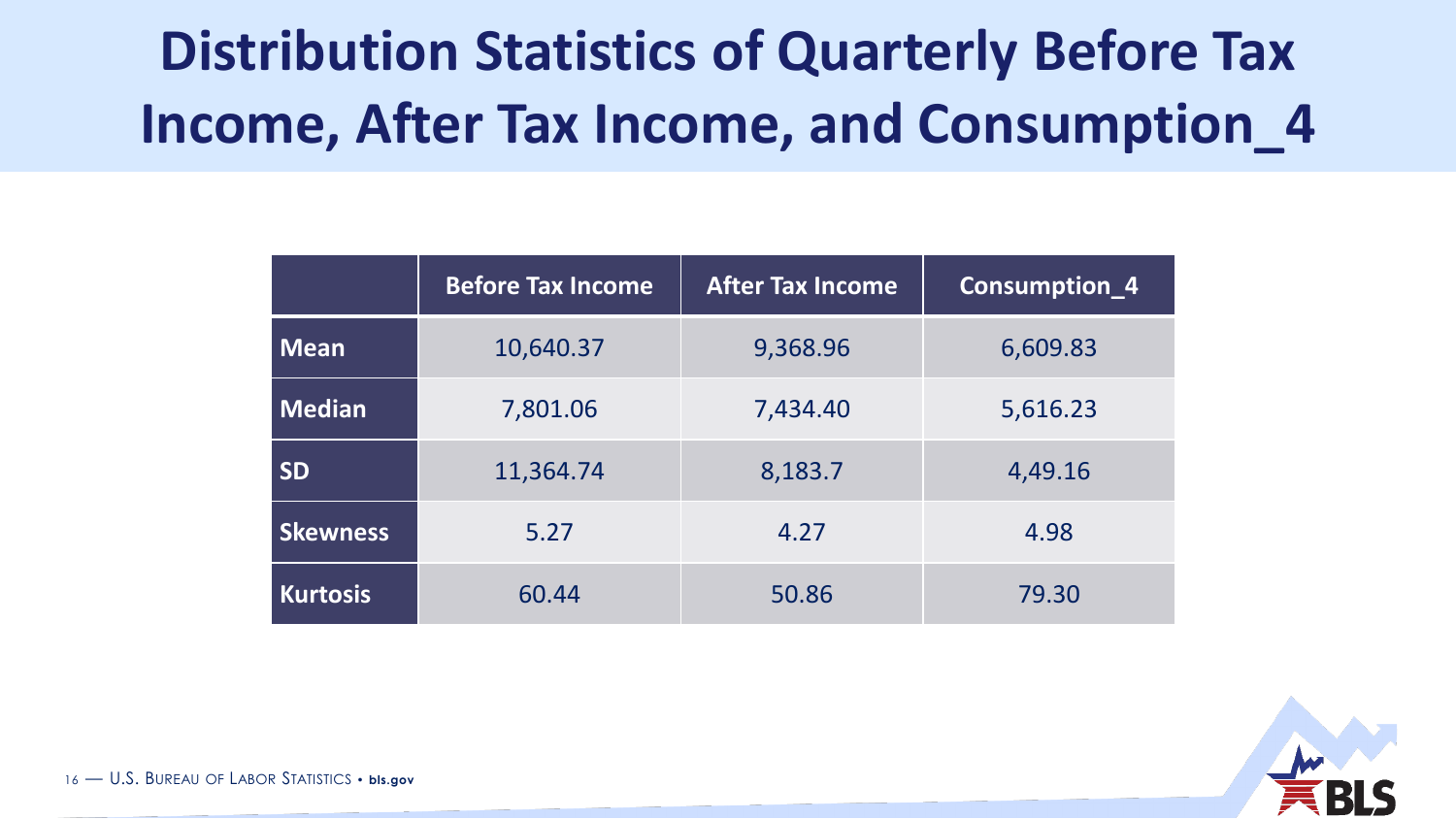# **Distribution Statistics of Quarterly Before Tax Income\*, After Tax Income\*, and Consumption\_4\***

|                 | <b>Before Tax Income</b> | <b>After Tax Income</b> | Consumption <sub>4</sub> |
|-----------------|--------------------------|-------------------------|--------------------------|
| <b>Mean</b>     | 10,477.65                | 9,342.93                | 6,604.00                 |
| Median          | 7,801.06                 | 7,434.40                | 5,616.23                 |
| <b>SD</b>       | 9,824.32                 | 7,613.69                | 4,358.51                 |
| <b>Skewness</b> | 2.61                     | 2.90                    | 3.55                     |
| <b>Kurtosis</b> | 12.96                    | 17.41                   | 30.41                    |

\*Values are Winzorized to between 0 and 70,000.

17 — U.S. BUREAU OF LABOR STATISTICS • **bls.gov**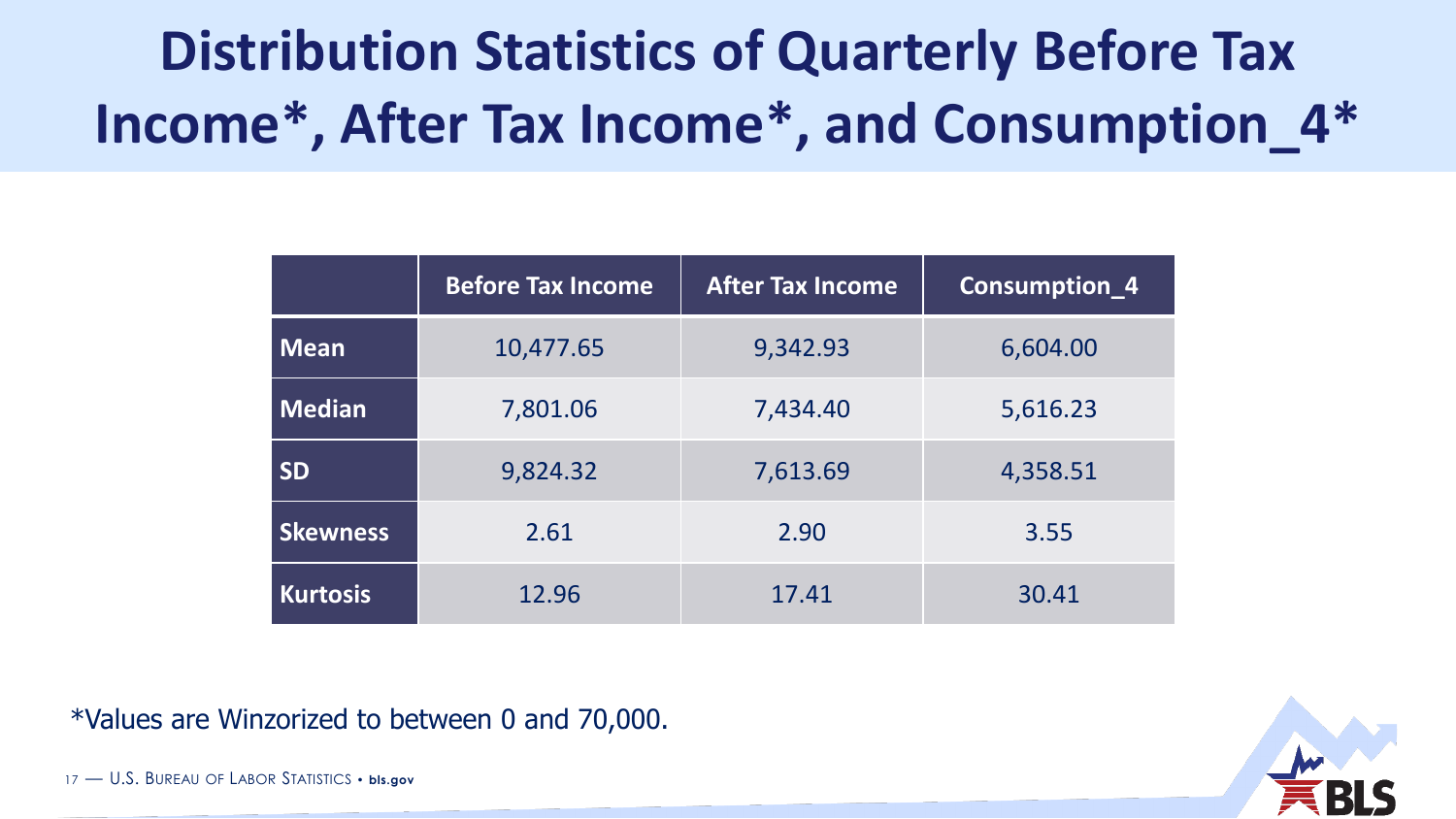### **Annualized Medians in Real 2015 Dollars for All Consumers Units Equivalized to CUs with 2 Adults+2 Children (2A+2C)**

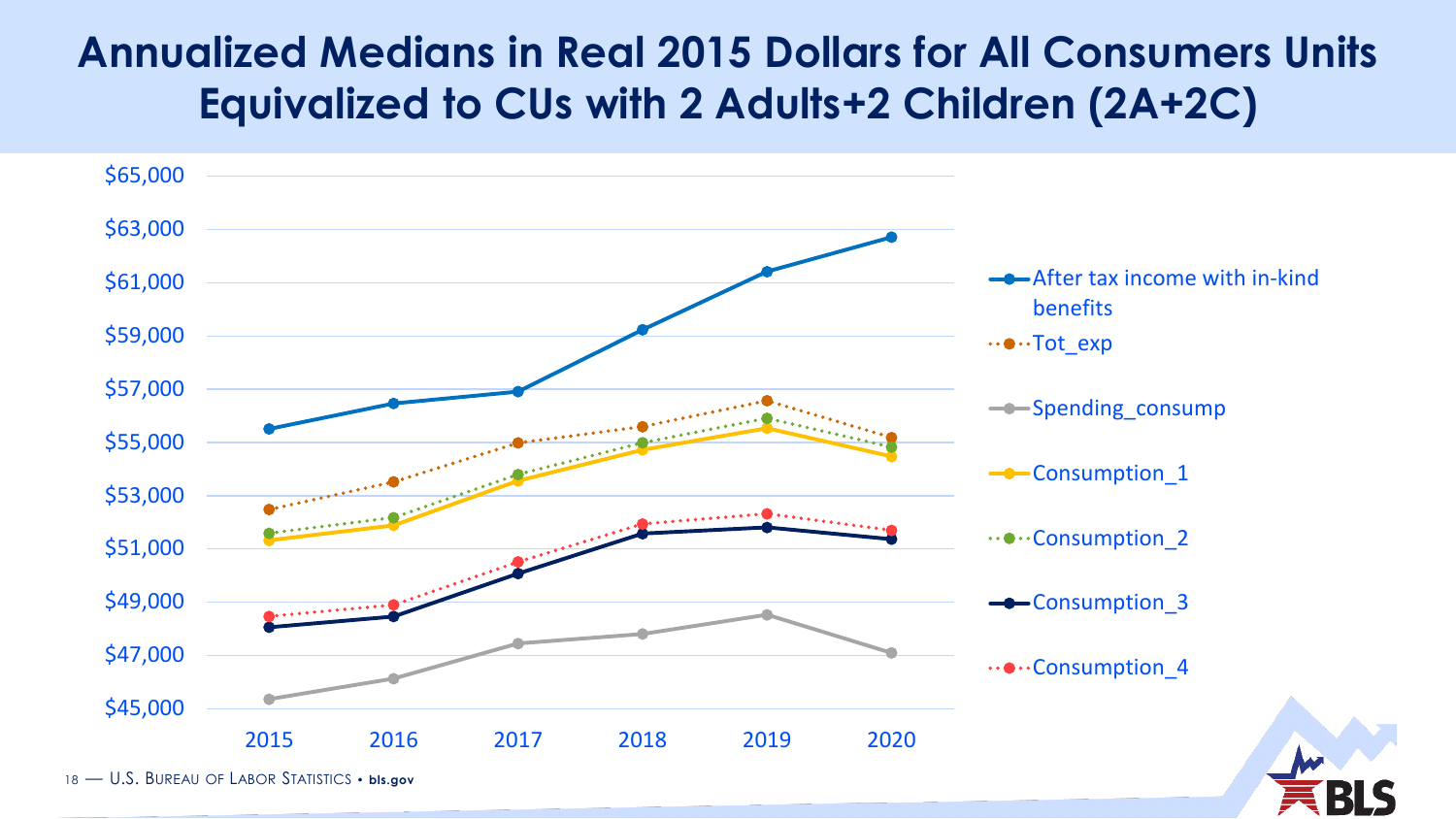### **Poverty Rates Based on Purely Relative Thresholds: 2015-2020**

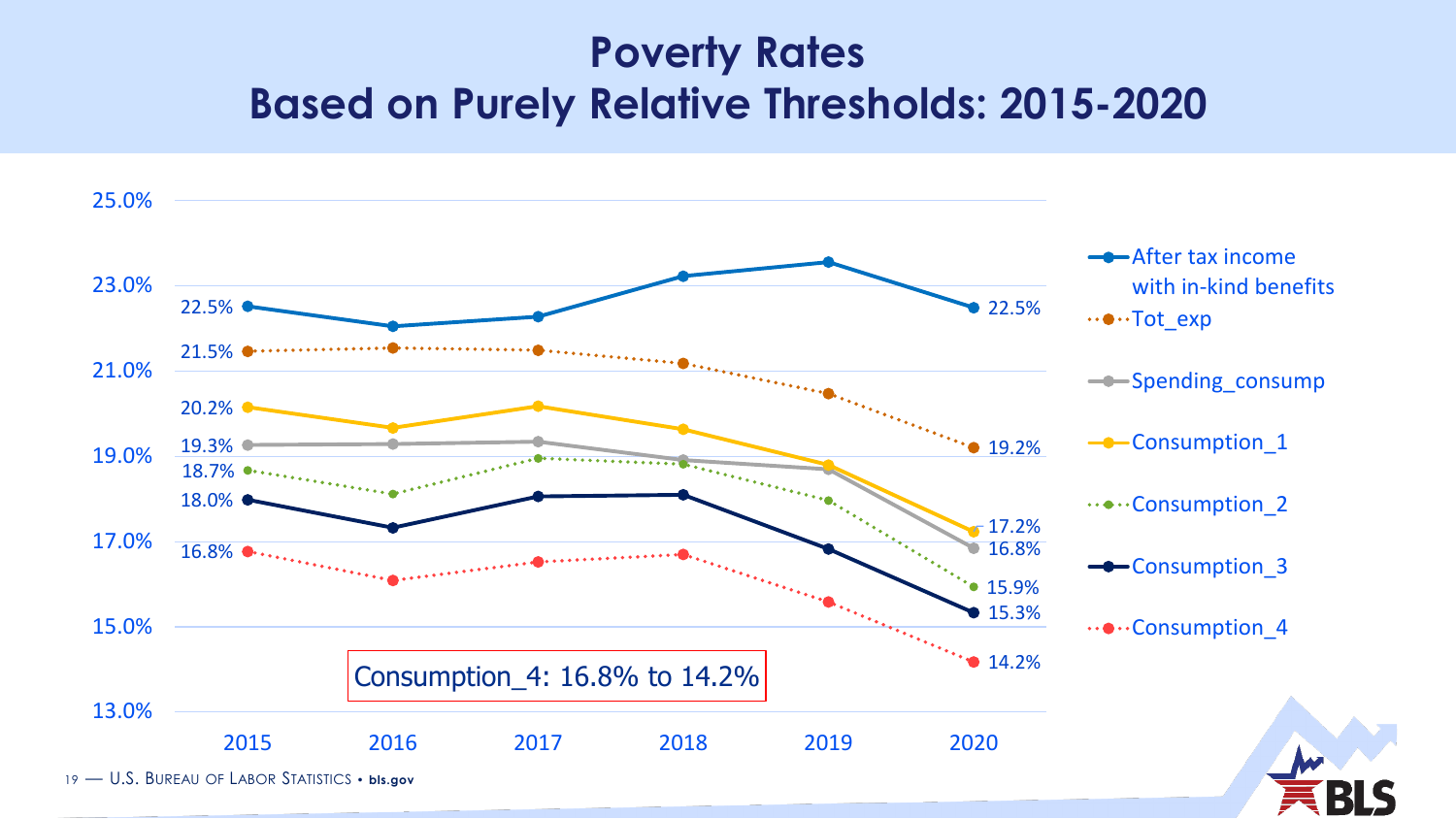#### **Change in Poverty Rates Based on Purely Relative Thresholds: 2015-2020**

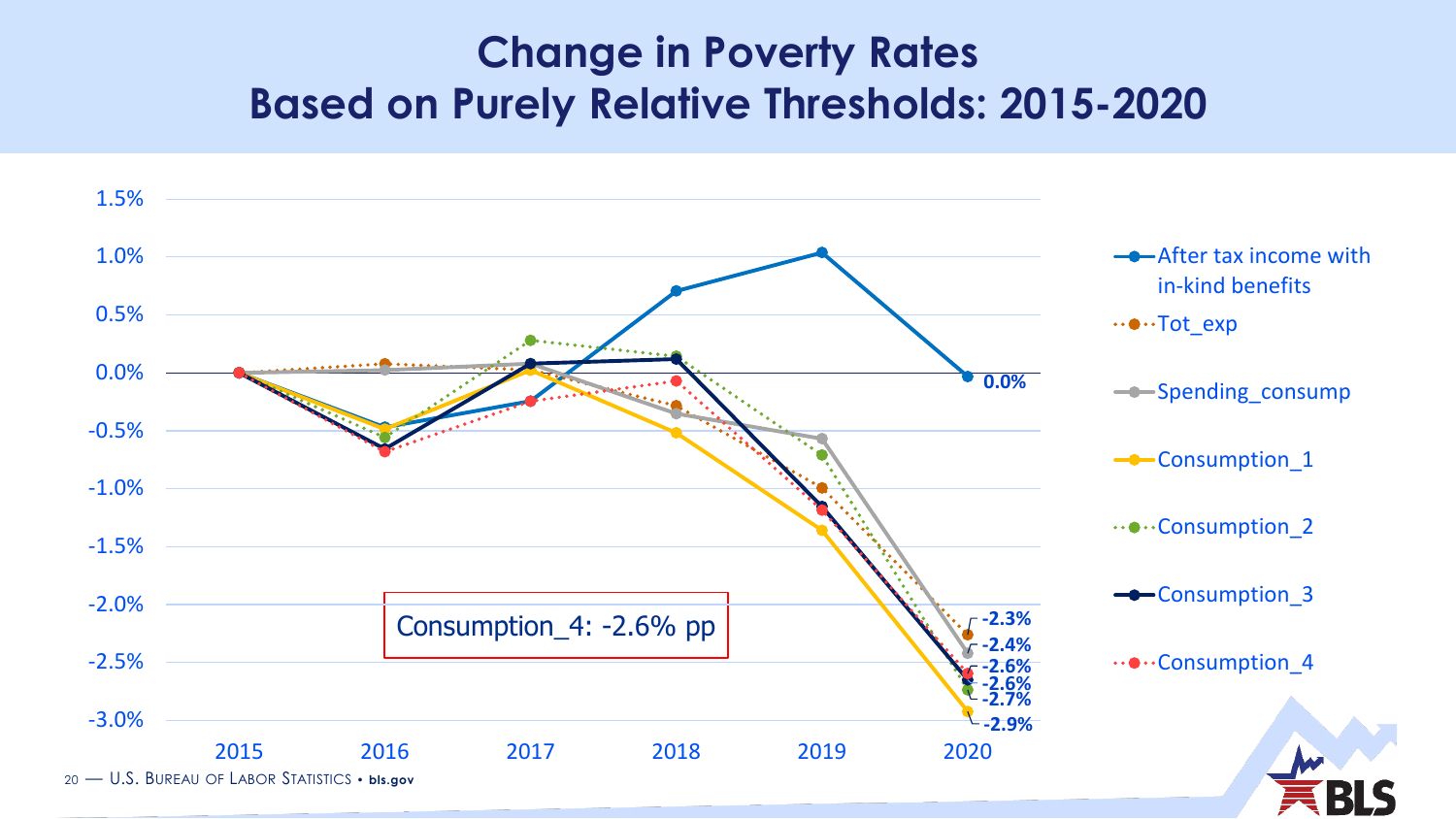#### **Poverty Rates Based on Absolute Thresholds that Equal 2015 Threshold for Consumption\_4 Updated by C-CPI-U: 2015-2020**

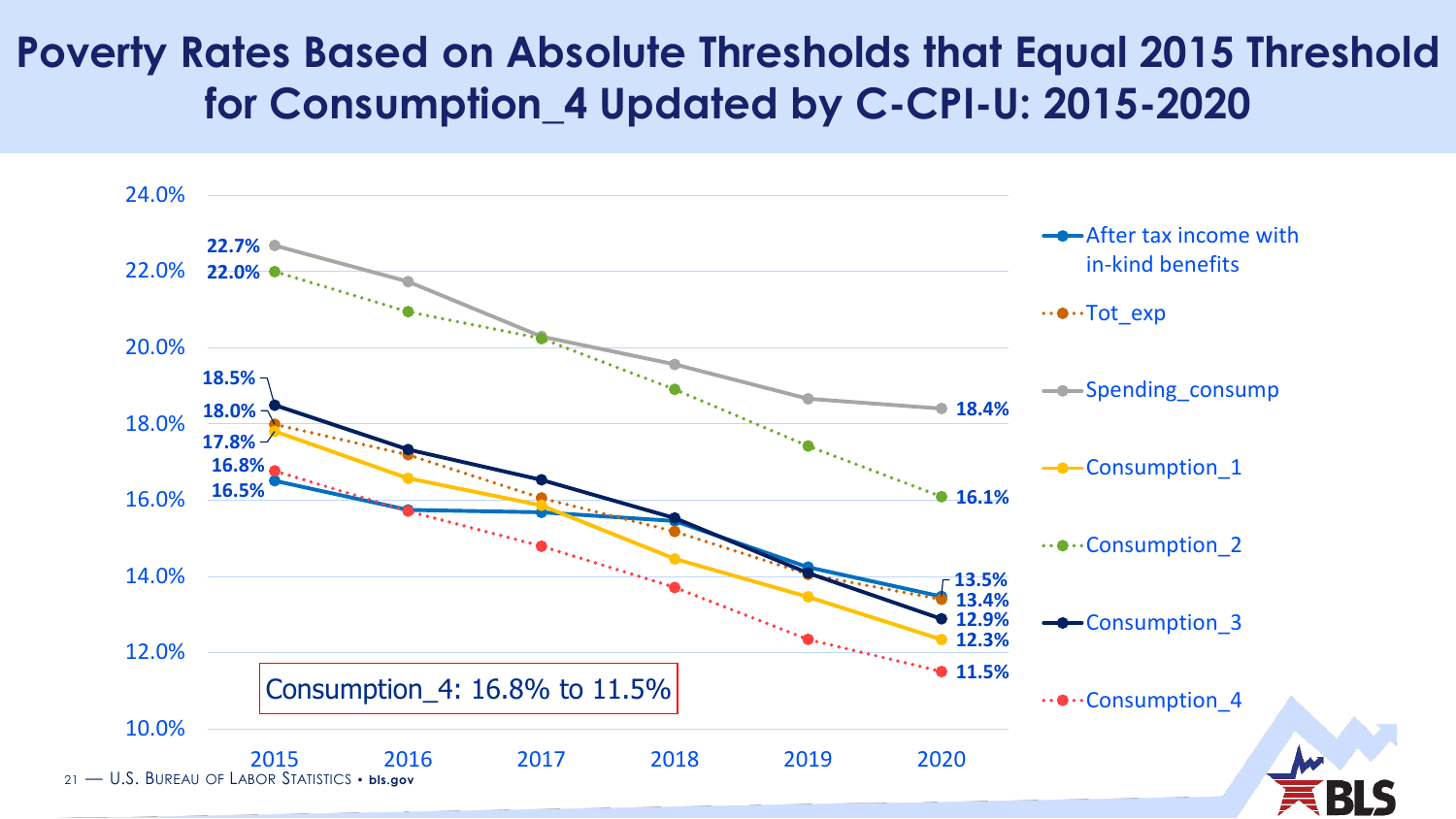### **Change in Poverty Rates for Absolute Thresholds Anchored to 2015 Threshold for Consumption\_4 Updated by C-CPI-U: 2015-2020**

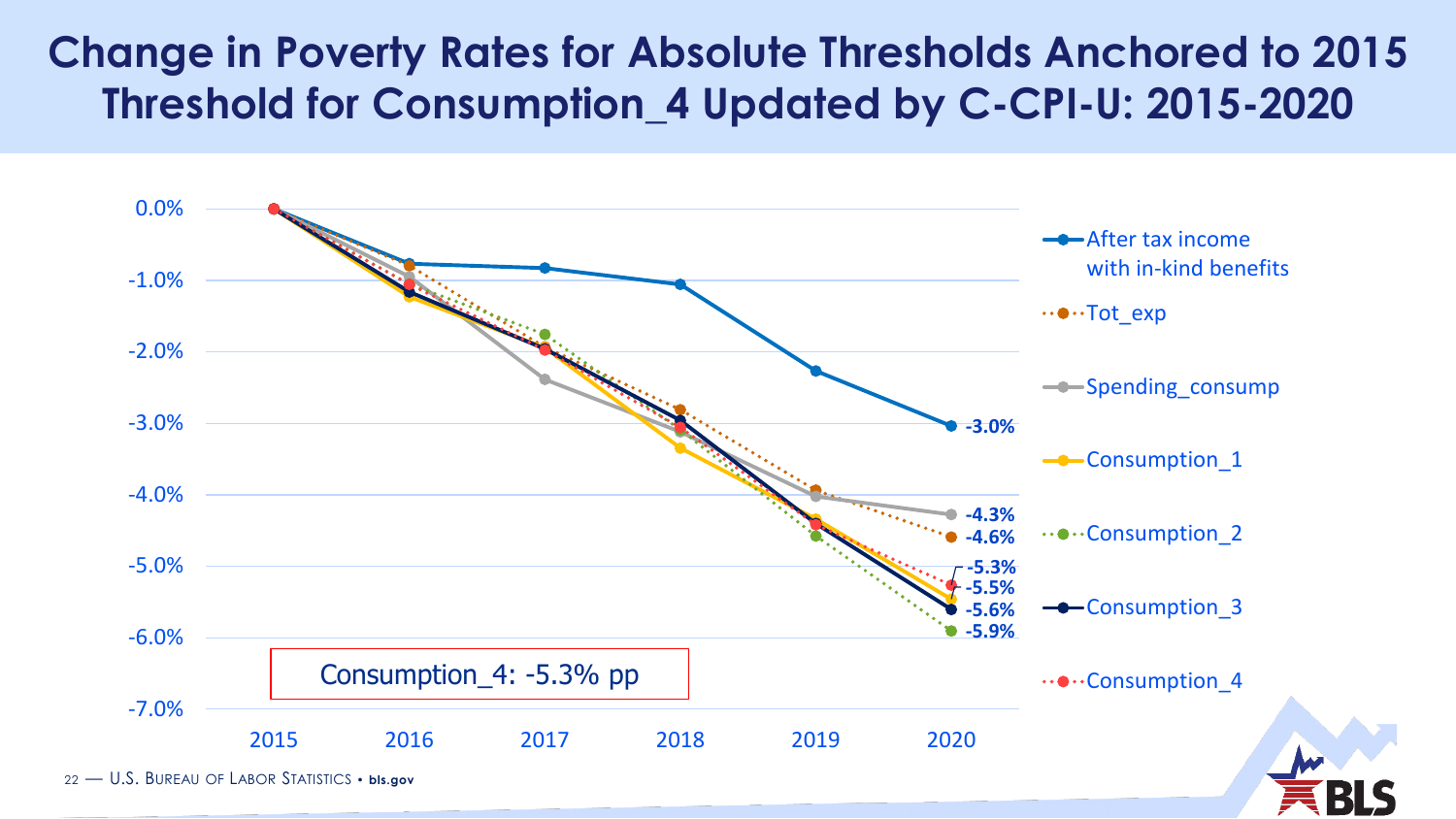### **Poverty Rates Based on Absolute Thresholds for 2015 Set to Levels that Result in Same Poverty Rates as for 2015 Consumption\_4 Rate (16.8%): 2015-2020**

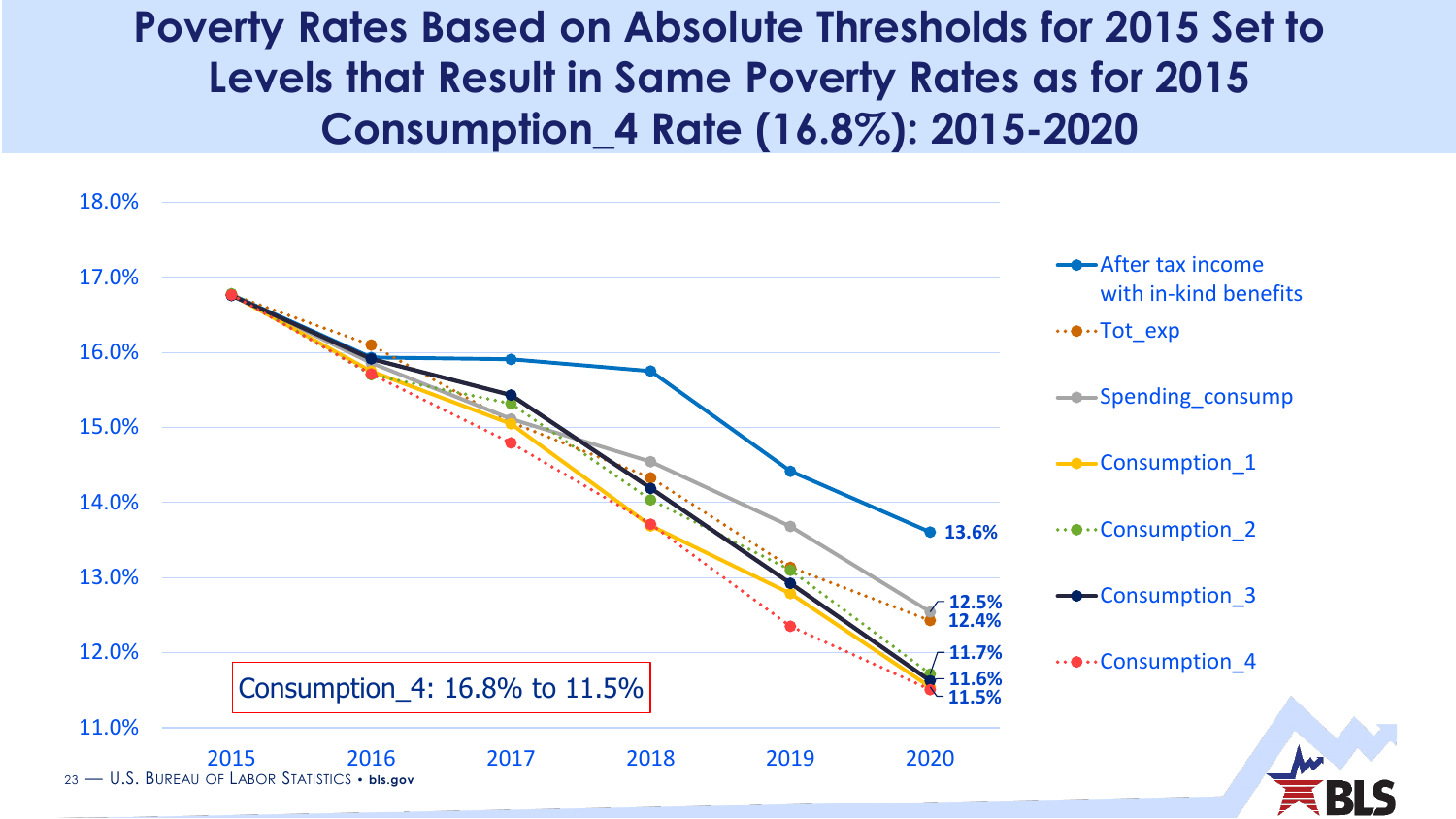### **Change in Poverty Rates Based on Absolute Thresholds Set to Levels that Result in Same Rates as 2015 Consumption\_4 Poverty Rate (16.8%): 2015-2020**

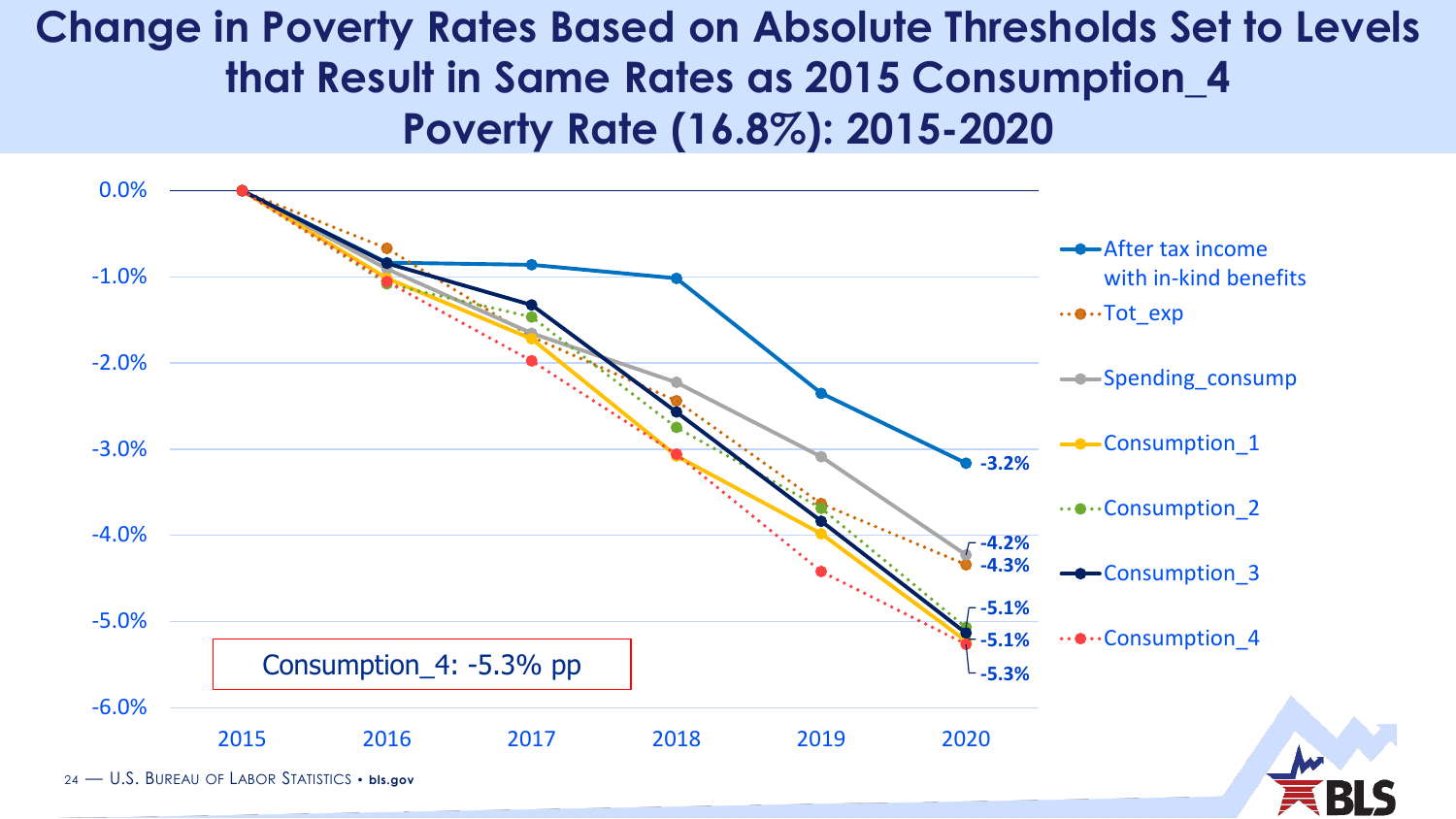**Income Poor, Consumption Poor, or Both? Rates Based on Thresholds Set to Levels that Result in Same Rates as 2015 Consumption\_4 Rate (16.8%)**



25 — U.S. BUREAU OF LABOR STATISTICS • **bls.gov**

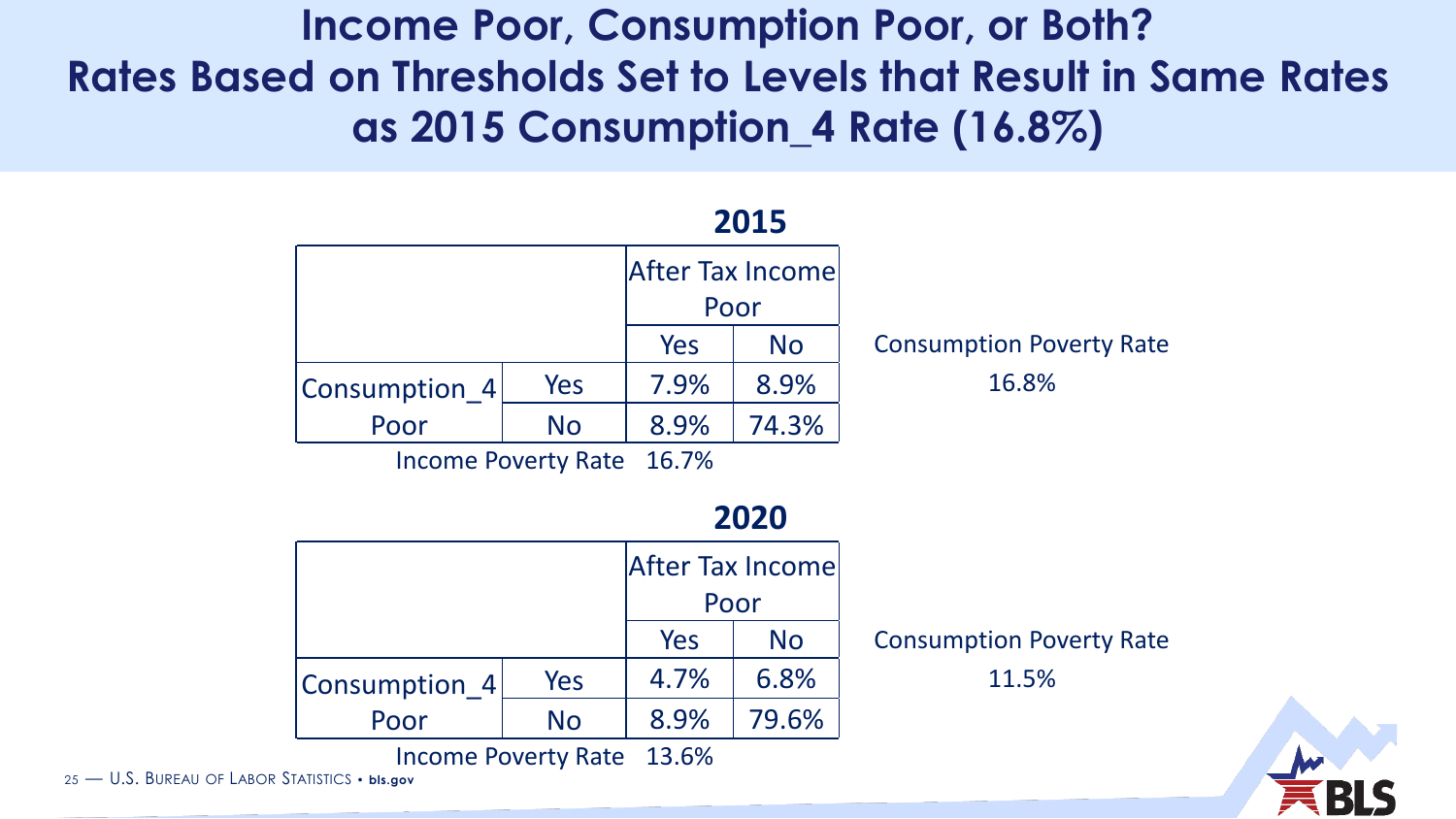### **Demographic Characteristics of the U.S. Population Compared to Study-defined Poor: 2015**

| <b>Characteristics</b>                                                                 | <b>U.S. Population</b> | <b>Below Consumption_4</b><br><b>Threshold</b> | <b>Below After-Tax Income</b><br>with In-kind Benefits<br><b>Threshold</b> | <b>Below Both Income and</b><br><b>Consumption Thresholds</b> |
|----------------------------------------------------------------------------------------|------------------------|------------------------------------------------|----------------------------------------------------------------------------|---------------------------------------------------------------|
| Race                                                                                   |                        |                                                |                                                                            |                                                               |
| White non-Hispanic                                                                     | 64.7%                  | 47.7%                                          | 49.6%                                                                      | 45.9%                                                         |
| <b>Black non-Hispanic</b>                                                              | 12.5%                  | 20.9%                                          | 19.4%                                                                      | 21.7%                                                         |
| Hispanic                                                                               | 16.3%                  | 25.5%                                          | 24.2%                                                                      | 26.8%                                                         |
| Other                                                                                  | 6.5%                   | 5.7%                                           | 6.9%                                                                       | 5.6%                                                          |
| <b>Degree of Urbanization</b>                                                          |                        |                                                |                                                                            |                                                               |
| <b>Central City</b>                                                                    | 34.4%                  | 42.4%                                          | 41.2%                                                                      | 43.1%                                                         |
| <b>Other Urban Areas</b>                                                               | 46.5%                  | 33.7%                                          | 39.8%                                                                      | 35.3%                                                         |
| <b>Rural Areas</b>                                                                     | 19.2%                  | 23.9%                                          | 19.1%                                                                      | 21.7%                                                         |
| Education                                                                              |                        |                                                |                                                                            |                                                               |
| Less than High School Graduate                                                         | 13.0%                  | 31.6%                                          | 28.4%                                                                      | 37.2%                                                         |
| <b>High School Graduate</b>                                                            | 23.4%                  | 32.2%                                          | 29.3%                                                                      | 30.8%                                                         |
| <b>Some College</b>                                                                    | 21.6%                  | 21.7%                                          | 23.2%                                                                      | 20.9%                                                         |
| <b>Associates Degree or Higher</b><br>$26 - 0.5$ . BUREAU OF LADOR JIAIDIICS • DIS.gov | 42.0%                  | 14.5%                                          | 19.1%                                                                      | 11.0%                                                         |

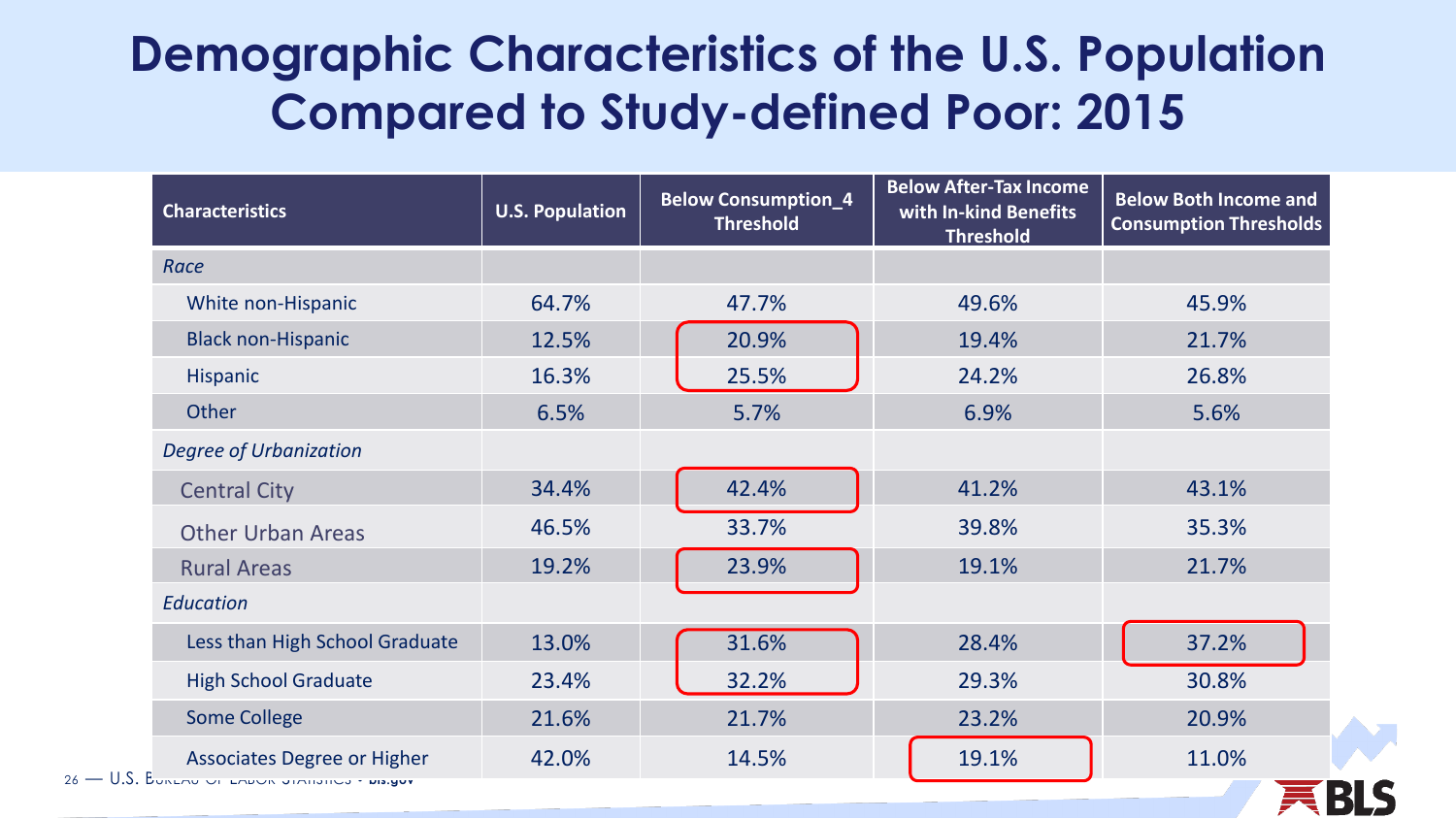# **Demographic Characteristics of the U.S. Population Compared to Poor: 2015**

| <b>Characteristics</b>            | <b>U.S. Population</b> | <b>Below Consumption_4</b><br><b>Threshold</b> | <b>Below After-Tax Income</b><br>with In-kind Benefits<br><b>Consumption Thresholds</b><br><b>Threshold</b> |       |
|-----------------------------------|------------------------|------------------------------------------------|-------------------------------------------------------------------------------------------------------------|-------|
| <b>CU Member in Age Group</b>     |                        |                                                |                                                                                                             |       |
| 0-17 years old                    | 51.2%                  | 64.6%                                          | 53.5%                                                                                                       | 62.3% |
| <b>Marital Status</b>             |                        |                                                |                                                                                                             |       |
| <b>Single Mother</b>              | 5.8%                   | 11.4%                                          | 13.4%                                                                                                       | 14.6% |
| <b>Married Couple Only</b>        | 17.8%                  | 4.7%                                           | 8.8%                                                                                                        | 4.3%  |
| <b>Married Couple with Others</b> | 44.0%                  | 42.4%                                          | 30.0%                                                                                                       | 32.5% |
| <b>CU Earner Composition</b>      |                        |                                                |                                                                                                             |       |
| Reference Person OR Spouse Only   | 27.9%                  | 31.4%                                          | 37.0%                                                                                                       | 36.4% |
| Reference Person AND Spouse Only  | 26.2%                  | 10.4%                                          | 5.7%                                                                                                        | 4.2%  |
| <b>No Earners</b>                 | 14.7%                  | 20.6%                                          | 34.5%                                                                                                       | 33.3% |

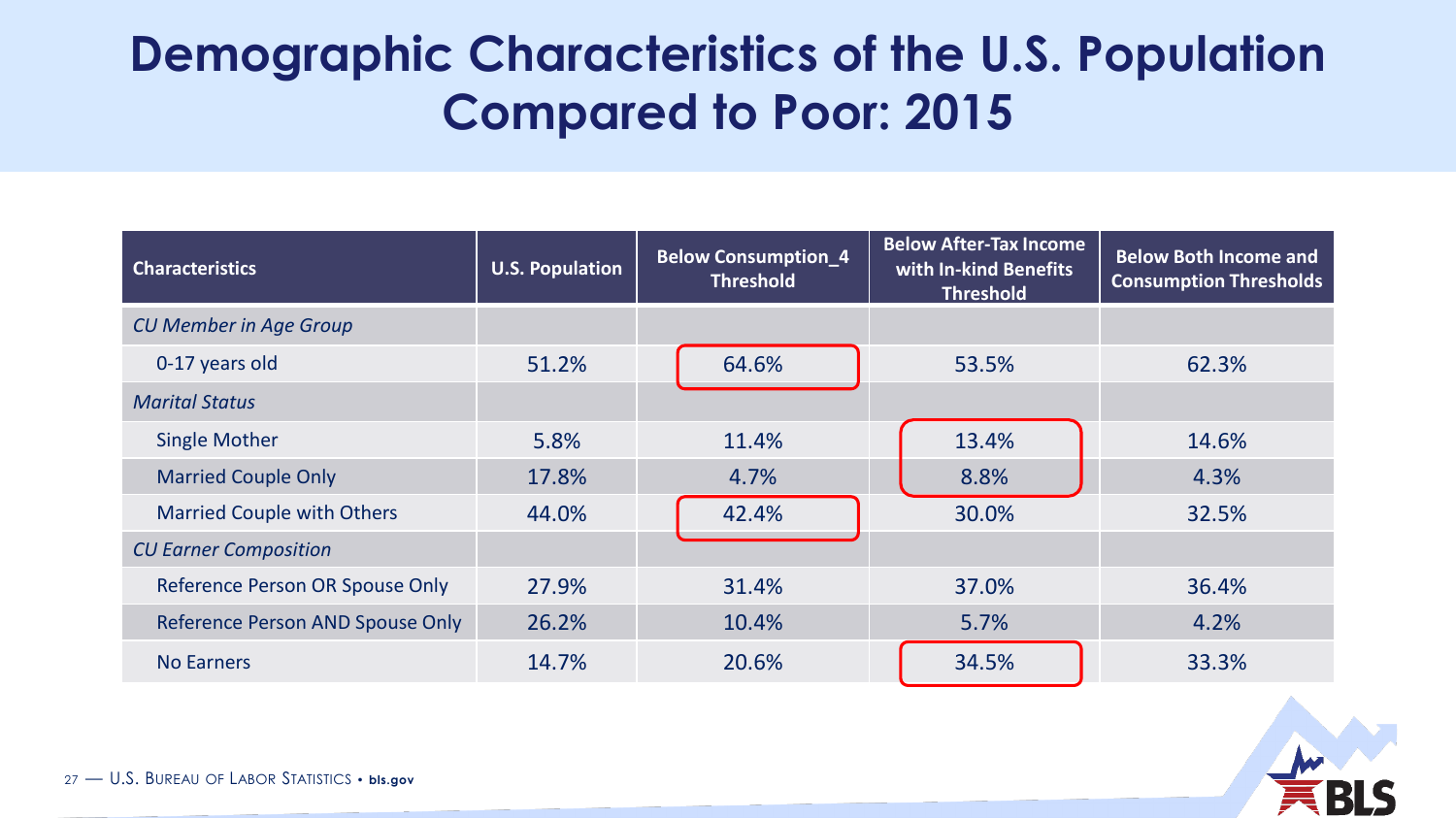# **Material Standards of Living for the U.S. Population Compared to Poor: 2015**

| <b>Characteristics</b>            | <b>U.S. Population</b> | <b>Below Consumption_4</b><br><b>Threshold</b> | <b>Below After-Tax Income</b><br>with In-kind Benefits<br><b>Threshold</b> | <b>Below Both Income and</b><br><b>Consumption Thresholds</b> |
|-----------------------------------|------------------------|------------------------------------------------|----------------------------------------------------------------------------|---------------------------------------------------------------|
| <b>Housing Tenure</b>             |                        |                                                |                                                                            |                                                               |
| <b>Owner with Mortgage</b>        | 41.5%                  | 17.4%                                          | 17.3%                                                                      | 10.3%                                                         |
| <b>Owner without Mortgage</b>     | 23.9%                  | 17.9%                                          | 23.5%                                                                      | 17.3%                                                         |
| Renter                            | 34.7%                  | 64.6%                                          | 59.3%                                                                      | 72.4%                                                         |
| <b>Vehicle Ownership</b>          |                        |                                                |                                                                            |                                                               |
| <b>Own Any Vehicle</b>            | 89.3%                  | 72.3%                                          | 71.5%                                                                      | 61.1%                                                         |
| Own a Car or Truck                | 87.5%                  | 67.9%                                          | 69.6%                                                                      | 58.0%                                                         |
| <b>Health Insurance</b>           |                        |                                                |                                                                            |                                                               |
| <b>Private Insurance Only</b>     | 50.1%                  | 23.6%                                          | 18.2%                                                                      | 14.3%                                                         |
| <b>Medicare Only</b>              | 3.5%                   | 3.7%                                           | 4.7%                                                                       | 3.7%                                                          |
| <b>Medicaid Only</b>              | 8.5%                   | 23.1%                                          | 22.7%                                                                      | 28.7%                                                         |
| <b>Private and Public</b>         | 26.5%                  | 29.0%                                          | 30.1%                                                                      | 27.2%                                                         |
| <b>Medicare and Medicaid Only</b> | 3.0%                   | 7.5%                                           | 9.9%                                                                       | 10.9%                                                         |
| No Insurance                      | 8.3%                   | 13.1%                                          | 14.4%                                                                      | 15.1%                                                         |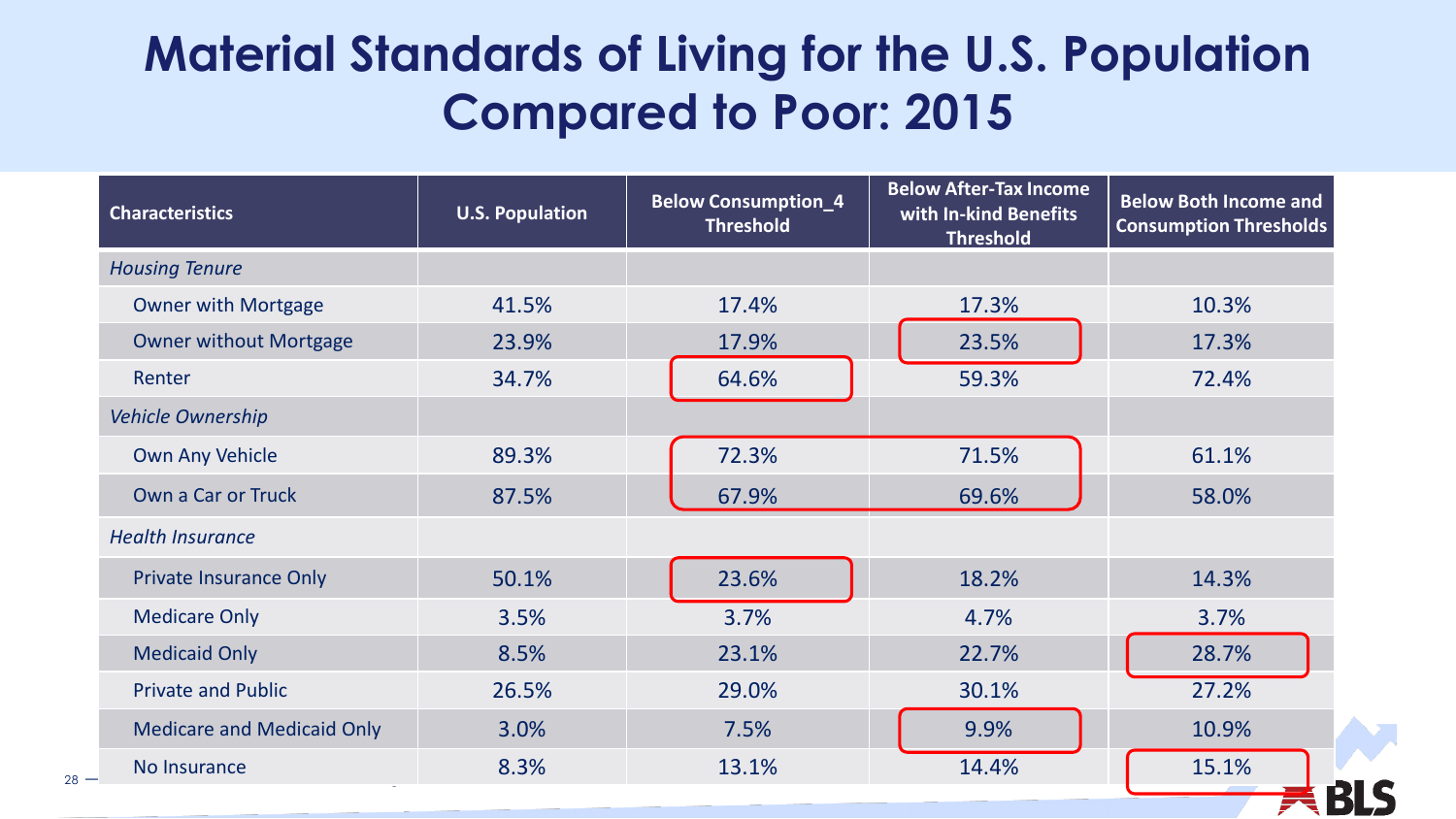# **In-kind Transfer and Poverty Gap Characteristics of the U.S. Population Compared to Poor: 2015**

| <b>Characteristics</b>                                       | <b>U.S. Population</b> | <b>Below Consumption_4</b><br><b>Threshold</b> | <b>Below After-Tax Income</b><br>with In-kind Benefits<br><b>Threshold</b> | <b>Below Both Income and</b><br><b>Consumption Thresholds</b> |
|--------------------------------------------------------------|------------------------|------------------------------------------------|----------------------------------------------------------------------------|---------------------------------------------------------------|
| <b>Presence of In-kind Benefits</b>                          |                        |                                                |                                                                            |                                                               |
| <b>LIHEAP</b>                                                | 3.5%                   | 9.2%                                           | 13.0%                                                                      | 15.7%                                                         |
| <b>NSLP</b>                                                  | 30.9%                  | 49.1%                                          | 42.1%                                                                      | 50.5%                                                         |
| <b>WIC</b>                                                   | 4.6%                   | 11.1%                                          | 9.8%                                                                       | 12.1%                                                         |
| <b>Rental Assistance</b>                                     | 4.2%                   | 10.2%                                          | 13.8%                                                                      | 16.3%                                                         |
| Poverty Gap (difference in<br><b>Threshold and Resource)</b> |                        |                                                |                                                                            |                                                               |
| Consumption                                                  | <b>NA</b>              | \$783                                          | \$441                                                                      | \$939                                                         |
| Income                                                       | <b>NA</b>              | \$626                                          | \$1,305                                                                    | \$1,334                                                       |

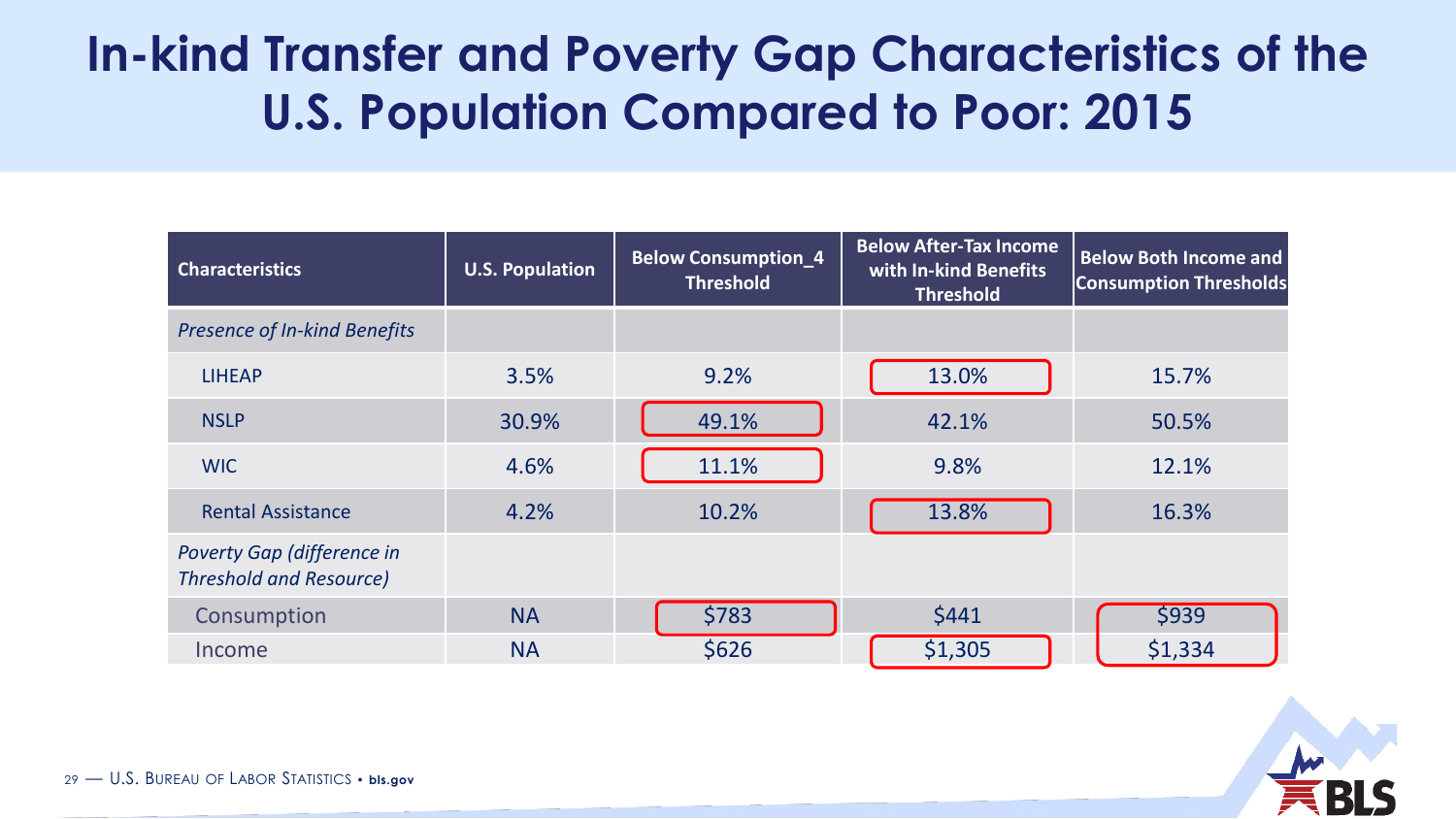# **Summary and Conclusions**

- **Phease 1** Present broader consumption measure that is more in-line with the theoretical measurement objective than measures based on household expenditures or consumption spending alone
- Median total expenditures and consumption follow similar trends
- Relative poverty, in general, decreases as the consumption measure becomes more comprehensive
- For anchored poverty rate thresholds, poverty rate for the income poor decreases by less than the poverty rate for the Consumption\_4 poor
	- Surprising result, given that median income increased faster than median Consumption\_4
	- Possibly explained by the relative size of the poverty gaps for each measure: poverty gap for income poor is larger than poverty gap for consumption\_4 poor
	- Thus, a larger level change in median income may not lead to a larger reduction in income poverty

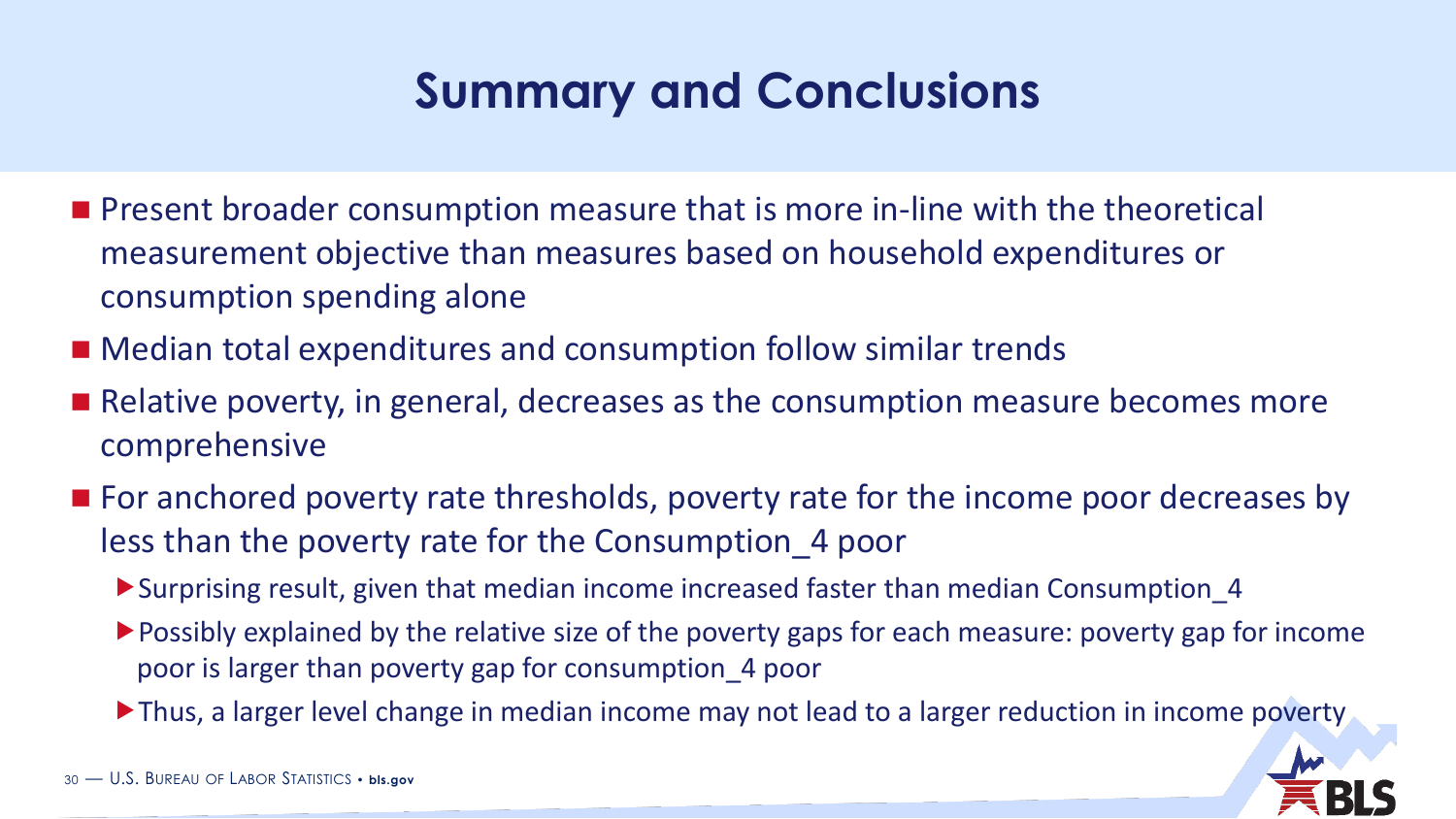# **Future Work**

#### **For consumption measure**

- Impute market rents for housing units that are occupied without payment of cash rent (cutenure=5)
- Produce a consumption measure that includes health insurance
- Expand back to 2009 (same year for which imputed in-kind benefits are being imputed for production of SPM thresholds)
- ▶ Incorporate data from CE Diary Survey
- For income measure: expand back to at least 2014 when BLS fully implemented the use of TAXSIM to estimate federal and state income taxes imputed with TAXSIM
- Compare to the consumption measures created by others

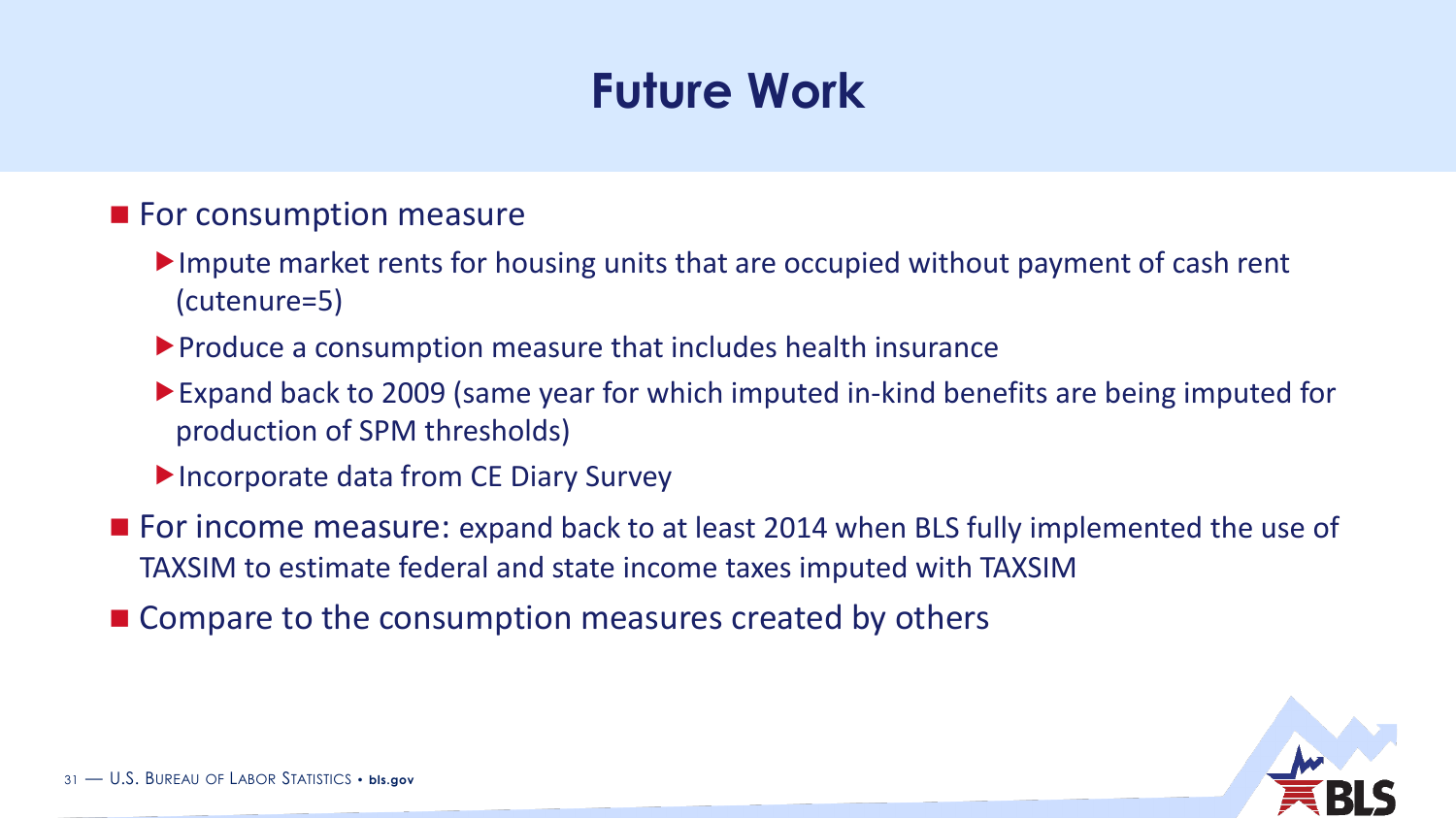### **Contact**

#### **Thesia I. Garner, Ph.D.**

Chief Researcher for Prices and Living Conditions Bureau of Labor Statistics Washington, DC 20212

[Garner.Thesia@BLS.gov](mailto:Garner.thesia@BLS.gov) Office telephone: (202) 691 6576



32 — U.S. BUREAU OF LABOR STATISTICS • **bls.gov**